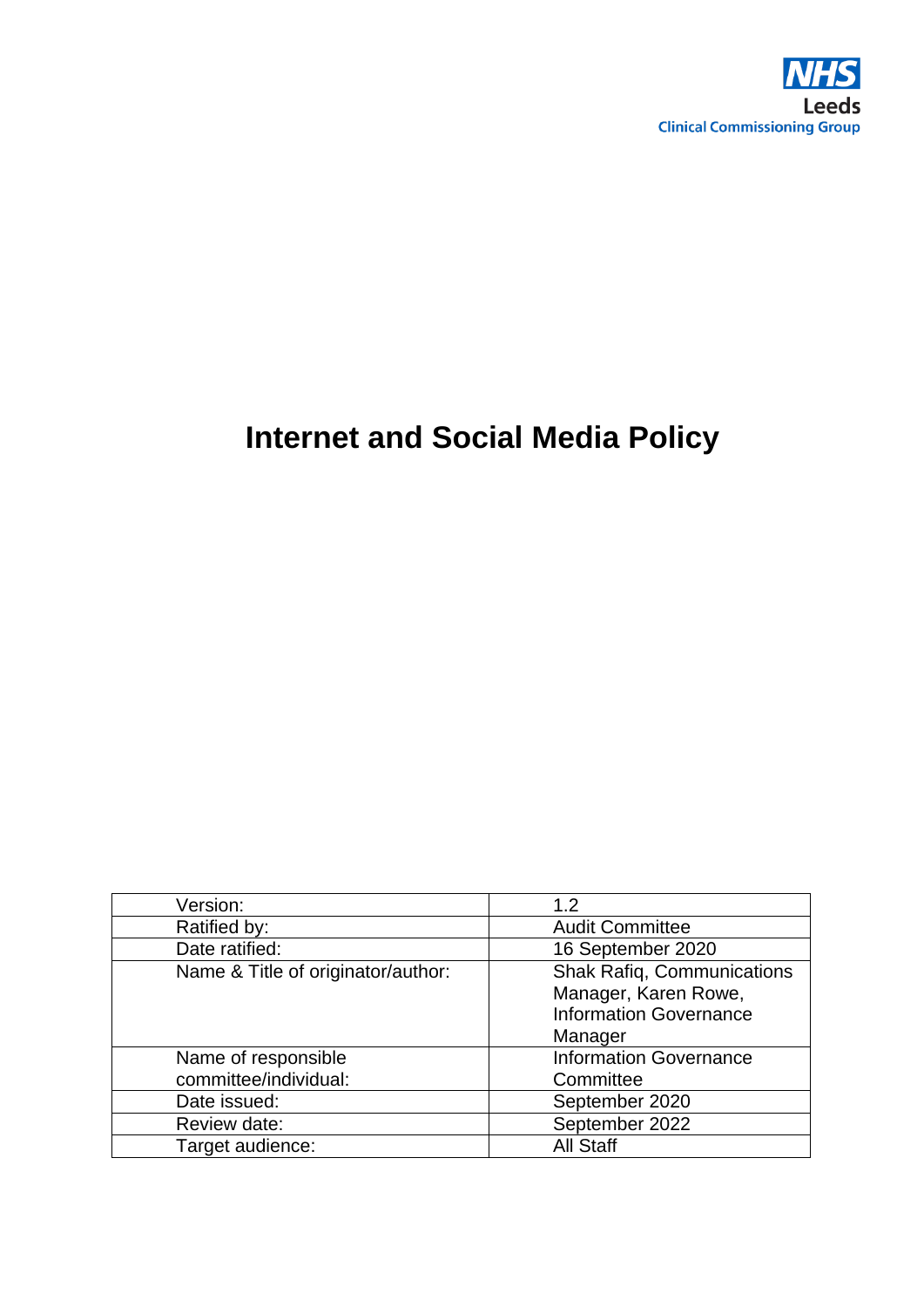**Table of Contents** 

| 1.               |  |
|------------------|--|
| 2.               |  |
| 3.               |  |
| $\overline{4}$ . |  |
|                  |  |
|                  |  |
|                  |  |
|                  |  |
|                  |  |
|                  |  |
|                  |  |
|                  |  |
| 5.               |  |
| 6.               |  |
| 7.               |  |
|                  |  |
|                  |  |
|                  |  |
|                  |  |
|                  |  |
| 8.               |  |
|                  |  |
|                  |  |
| 9.               |  |
|                  |  |
|                  |  |
|                  |  |
| 10.              |  |
| 11.              |  |
| 12.              |  |
| 13.              |  |
| 14.              |  |
| 15.              |  |
| 16.              |  |
| 17.              |  |
| 18.              |  |
|                  |  |
|                  |  |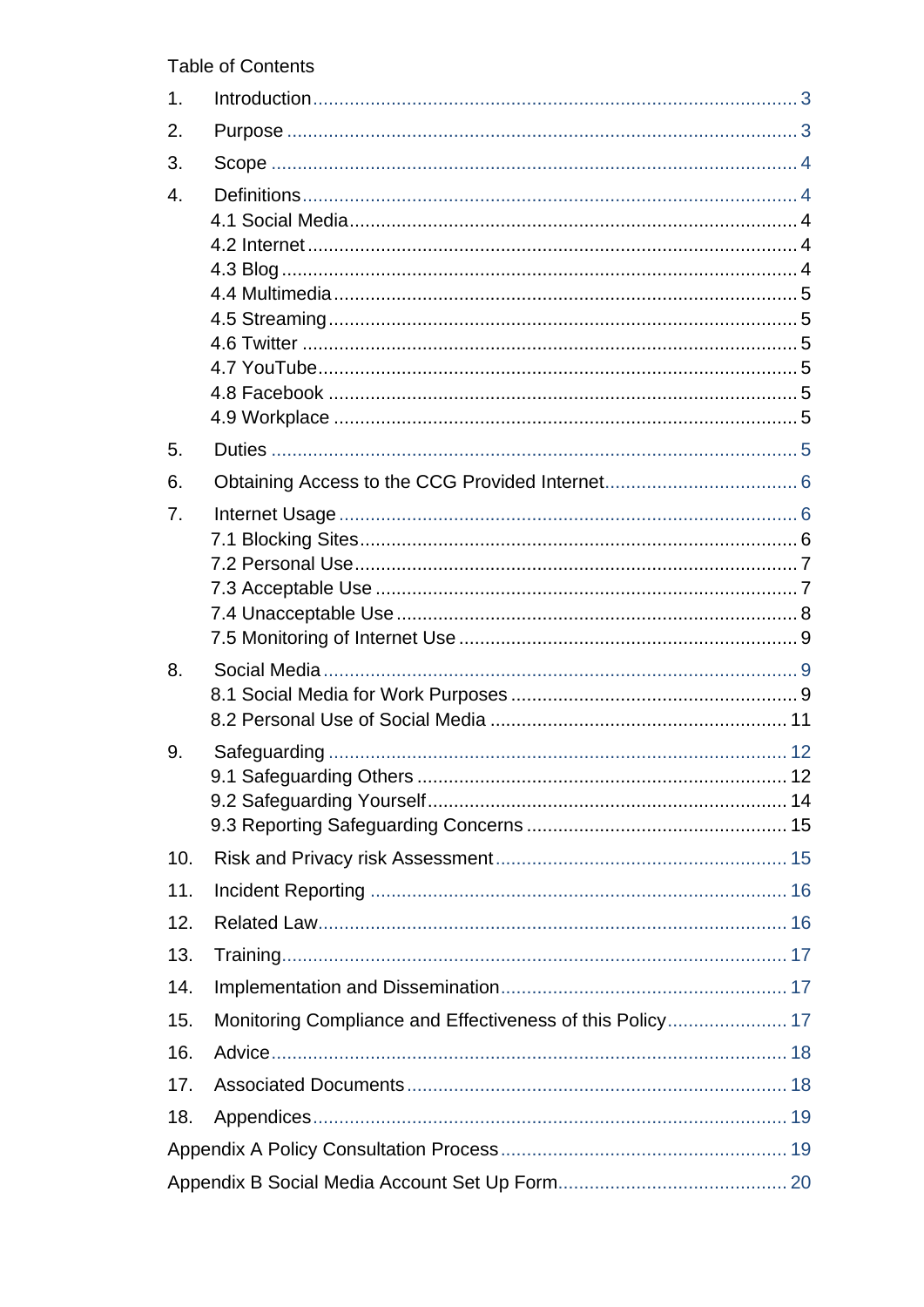#### <span id="page-2-0"></span>**1. Introduction**

The CCG recognises that the use of the Internet is an essential tool that assists the organisation in conducting its business. Additionally, the CCG recognises that as well as general internet use, there is an increasing use of social media throughout all sectors of society.

CCG staff may access social media and the internet using NHS Leeds CCG equipment for personal use outside of their work hours; the CCG acknowledges the benefits of a more flexible approach to Internet and Social media access. Nevertheless where staff do access the Internet and social media, they need to be aware of any implications and impact on themselves, the CCG and wider NHS where they choose to discuss or post information about work related matters.

While there are many benefits to using the internet and social media, there can be risks associated with its use. For instance, breaching copyright, downloading inappropriate material and posting inappropriate material, referencing individuals, even outside of working hours, could have adverse implications for both the organisation and the individual involved. This policy sets out the guidelines and parameters for employees when using the internet and social media for both work and personal use which will enable them to make effective use of technology for the benefit of the CCG and its organisational aims and avoid any adverse impact.

Specific legislation will affect how employees use internet and social media. The current key laws and how it can affect usage is set out in Section 11: Related Law.

#### **2. Purpose**

<span id="page-2-1"></span>.

.

The Internet is a general term that covers access to numerous servers and computer systems worldwide. Such systems include the World Wide Web (www) and NHS N3 web sites (prefixed nww) as well as any other services that are or may become accessible using internet technology connected to the CCG's network.

The CCG currently uses the N3 (Health and Social Care Network – HSCN) infrastructure to access these systems and as such is bound by the HSCN Statement of Compliance.

This policy covers all equipment used to access internet and social media including computers, laptops, tablets, mobile phones and Bring Your Own Devices (BYODs).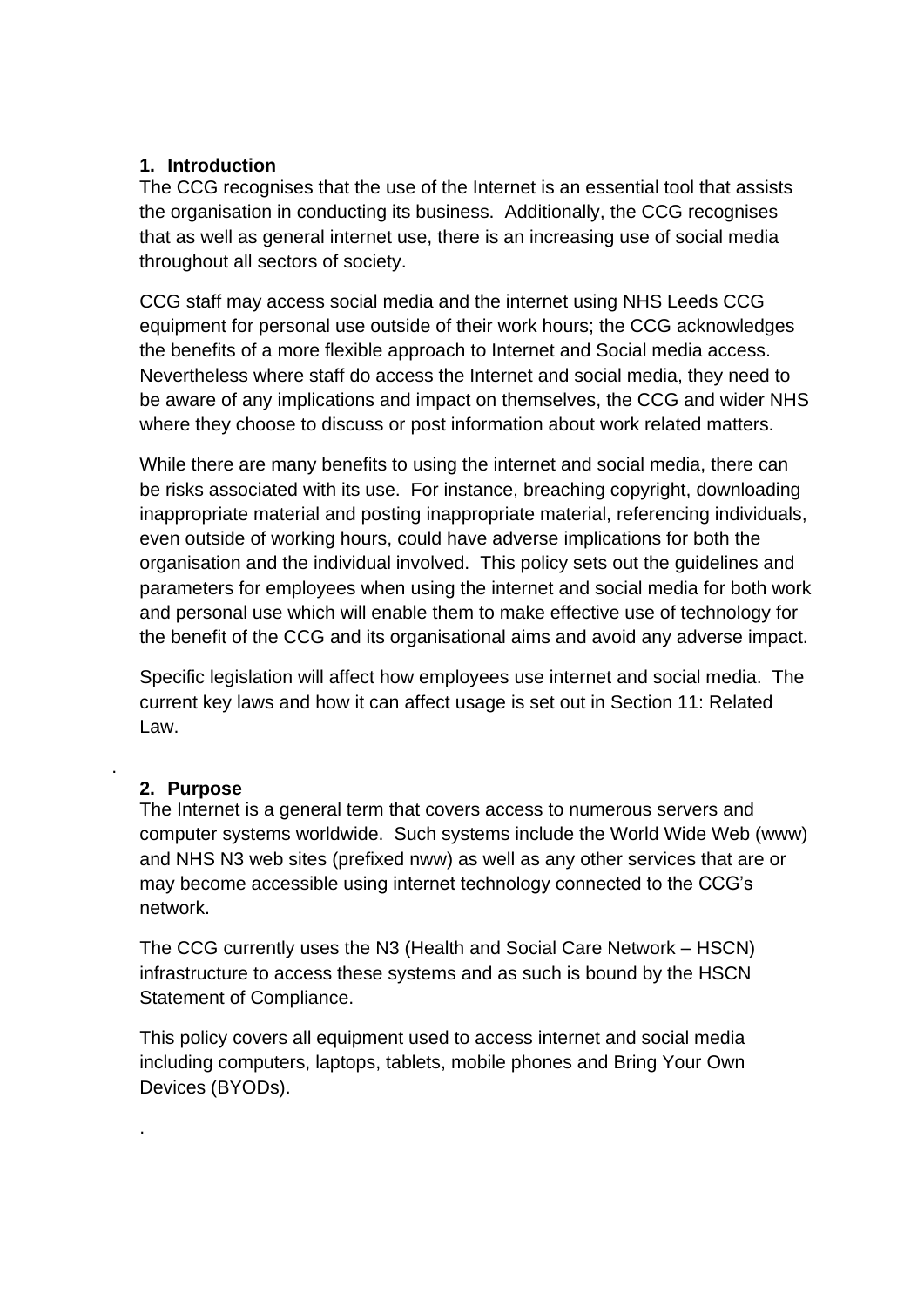Failure to adhere to this policy will be fully investigated in accordance with CCG's procedures and, if appropriate, may result in disciplinary, civil and/or criminal proceedings (including potential dismissal or termination of association with the CCG) and where necessary referral to the appropriate regulatory bodies including the police and professional bodies.

Employees must speak with their line managers in the first instance if they have any questions regarding this policy. If you are a CCG volunteer, you should speak to the member of staff you normally liaise with.

Any changes or reviews to this or any other policy will be notified to staff via established communications routes such as email, Workplace, team brief, staff bulletin, internet and the extranet.

#### <span id="page-3-0"></span>**3. Scope**

All employees, including those on temporary or honorary contracts, secondments, volunteers, Board members, students and partners working for the CCG who are provided with authorised access to CCG equipment, systems or information must be made aware of, and adhere to, this policy. This policy is applicable to all areas of the organisation and adherence should be included in all contracts for outsourced or shared services. There are no exclusions.

#### <span id="page-3-1"></span>**4. Definitions**

#### <span id="page-3-2"></span>**4.1 Social Media**

This is the term commonly used for web-based and other mobile communications technologies that enable messages and opinions to be shared in dialogue with others who often share the same community interests. The world of social media is constantly changing and it's not possible to provide an exhaustive list of all channels and types of social media. Generally social media refers to communication tools that allow you to self-publish information online, as well as consumer review sites such as TripAdvisor or Glassdoor.

#### <span id="page-3-3"></span>**4.2 Internet**

The Internet is a [large](https://dictionary.cambridge.org/dictionary/english/large) [system](https://dictionary.cambridge.org/dictionary/english/system) of [connected](https://dictionary.cambridge.org/dictionary/english/connected) [computers](https://dictionary.cambridge.org/dictionary/english/computer) around the [world](https://dictionary.cambridge.org/dictionary/english/world) that [allows](https://dictionary.cambridge.org/dictionary/english/allow) [people](https://dictionary.cambridge.org/dictionary/english/people) to [share](https://dictionary.cambridge.org/dictionary/english/share) [information,](https://dictionary.cambridge.org/dictionary/english/information) visit websites and [communicate](https://dictionary.cambridge.org/dictionary/english/communicate) with each other:

# <span id="page-3-4"></span>**4.3 Blog**

Is a type of website, maintained by an individual with regular entries by way of a commentary, it can be seen as an online diary, a regularly updated autobiography or an opinion piece. It can also mean to maintain or add content to a blog. Visitors can add comments or messages to the blogs if this function is enabled.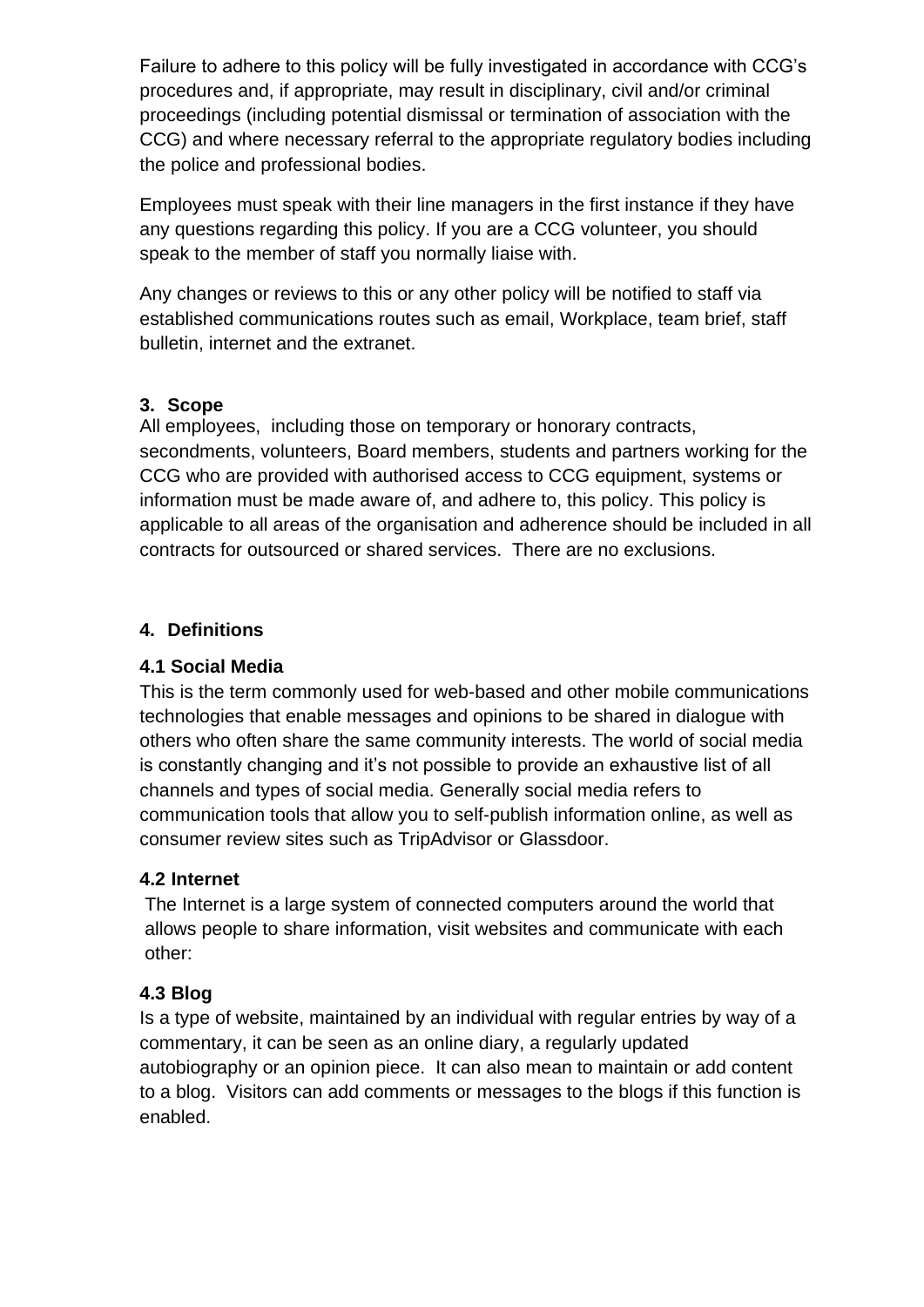# <span id="page-4-0"></span>**4.4 Multimedia**

The use of computers to present text, graphics, video, animation and sound in an integrated way.

# <span id="page-4-1"></span>**4.5 Streaming**

Streaming or media streaming is a technique for transferring data so that it can be processed as a steady and continuous stream. For example this can include Spotify, Vimeo, DailyMotion or YouTube.

# <span id="page-4-2"></span>**4.6 Twitter**

Twitter is an online news and social networking site where people communicate in short messages called tweets. Some people use this as a way of rapidly gathering support for campaigns and activities through resharing of information (retweets) and making a subject popular for a short space of time (trending).

# <span id="page-4-3"></span>**4.7 YouTube**

YouTube is a video sharing service where users can create their own profile, upload videos, watch, like and comment on other videos.

# <span id="page-4-4"></span>**4.8 Facebook**

Facebook is a social networking website where users can post comments, share photographs and post links to news or other interesting content on the web, chat live, and watch short-form video.

# <span id="page-4-5"></span>**4.9 Workplace**

An internal messaging app developed by Facebook (but not linked to any personal accounts) for use in workplaces allowing staff to communicate, collaborate and connect using familiar features such as groups, chat and video calls.

# <span id="page-4-6"></span>**5. Duties**

There are a number of key information governance roles and bodies that the CCG needs to have in place as part of its Information Governance Framework. These are:

- Quality and Performance Committee
- Audit Committee
- Accountable Officer
- Data Protection Officer
- Qualified Cyber Professional
- Senior Information Risk Owner
- Caldicott Guardian
- Information Asset Owner
- Heads of Service / Managers
- All employees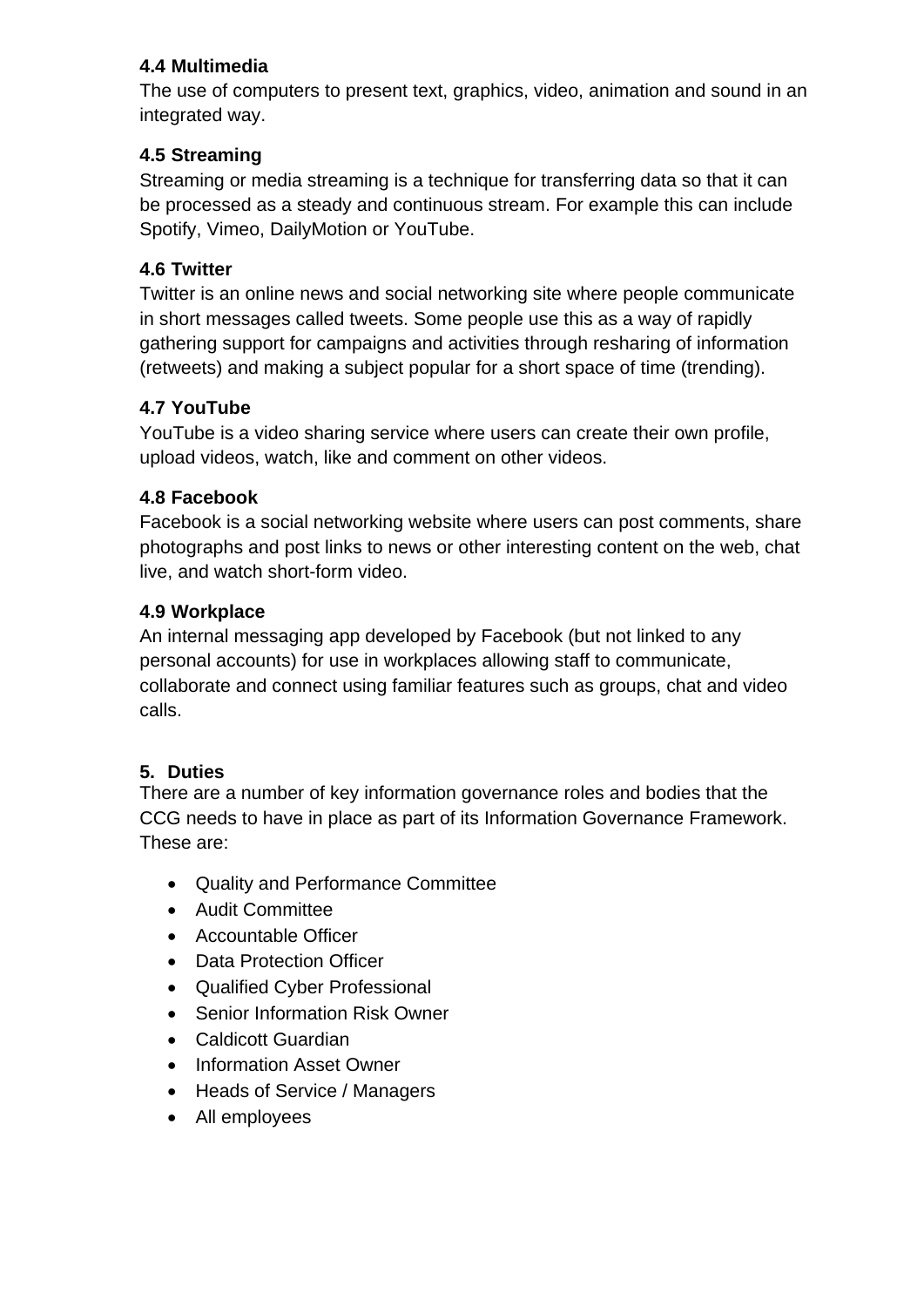The accountability and responsibilities of staff are set out in more detail in the **Information Governance Policy and Framework** which must be read in conjunction with this policy.

All employees are personally responsible for compliance with the law in relation to their use of internet and social media that involves the use of work derived information. More specific usage requirements in terms of internet and social media usage are outline in Sections 7 and 8 of the policy.

All managers are responsible for ensuring that the employees they manage are aware of this policy and of their individual responsibilities in respect of this policy.

All employees are responsible for reporting information and security incidents and near misses including breaches of this policy, using the CCG Incident Management system (DATIX). This includes any employee responsible for managing any volunteers.

#### <span id="page-5-0"></span>**6. Obtaining Access to the CCG Provided Internet**

New users will be provided with access to a copy of this policy, which should be read as part of their induction.

New users will be provided with a username and password for access to the CCG network and extranet. This will include access to the internet.

Employees must not share their password with anyone.

#### <span id="page-5-1"></span>**7. Internet Usage**

The primary purpose for CCG provided internet access is for business related matters. However, this policy describes how the Internet may be used reasonably for other purposes to a limited degree.

The reasonable use of the internet is very subjective and inevitably leads to differing interpretations of what is considered acceptable and reasonable. The guidelines outlined in this policy therefore are to provide a yardstick for what is deemed to be reasonable and acceptable from a performance management perspective

#### <span id="page-5-2"></span> **7.1 Blocking Sites**

Specific sites will have been blocked for purposes relating to security, network performance and confidentially of CCG's information and to prevent access to sites that contain illegal content.

The list, nature and range of blocked sites is determined by the CCG's Senior Management Team, having consulted with staff and with advice from the Senior Information Risk Owner and the CCG's Information Governance Committee and our web filtering/monitoring service provider.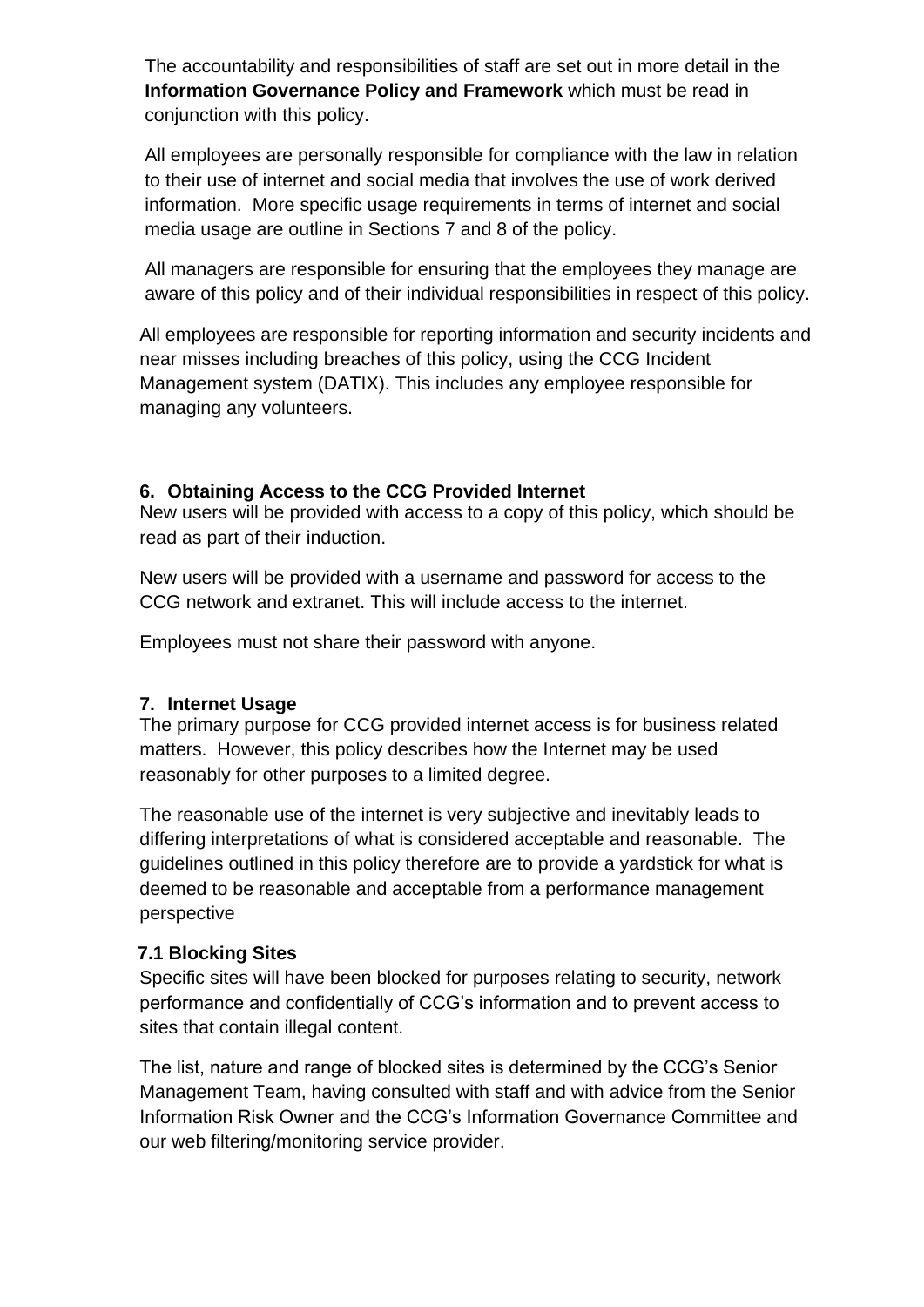Blocked sites may include those that provide file transfers or storage. Any transfer or storage of personal and sensitive personal data must comply with CCG's policy requirements and legislation and be reviewed through the Data Protection Impact Assessment Procedure.

# <span id="page-6-0"></span> **7.2 Personal Use**

It is accepted that employees may wish to use the internet for personal use while accessing the CCG network or using their personal mobile devices and/or smartphones.

Any such use of the Internet does not contribute to an employees contracted hours.

This usage will be permissible for reasonable periods in the following times:

- In their lunch break
- Outside core working hours

The internet may be used at other times on an exception basis, subject to the consent of the individual's Line Manager. Any such use will be within the constraints described in the Policy. It must be noted that the overriding principle is that CCG provided internet usage is for business purposes and that personal usage involving CCG equipment must not have an adverse effect on the operation of CCG business e.g. taking up undue "bandwidth", or attempting to involve other members of staff who are currently working.

Where a staff member may exceptionally take up a long period of time browsing the internet for personal purposes while at work, they should inform their Line Manager and ensure that they have their Manager's explicit support. Continuous personal use of more than one hour would fall into this category and does not contribute to working time. This would include "tabbing" in and out of internet sites (including social media sites) for personal use over such a period.

#### <span id="page-6-1"></span> **7.3 Acceptable Use**

- Internet access related to undertaking work duties such as:
	- o Accessing key NHS systems
	- o Accessing and sharing work related information with CCG staff and partner organisations
	- o Educational, developmental or research purposes
	- o Obtaining health service information
	- o Professional and Personal Development and accreditation as per an agreed Personal Development Review with the users Line Manger
	- o Accessing news sites to be kept informed about the latest NHS (and related) information
	- o Using communications tools to perform CCG communications and engagement activities
- Accessing the internet for personal use on CCG owned equipment in line with conditions set out in Section 7.2, and excluding sites and usage set out in Section 7.4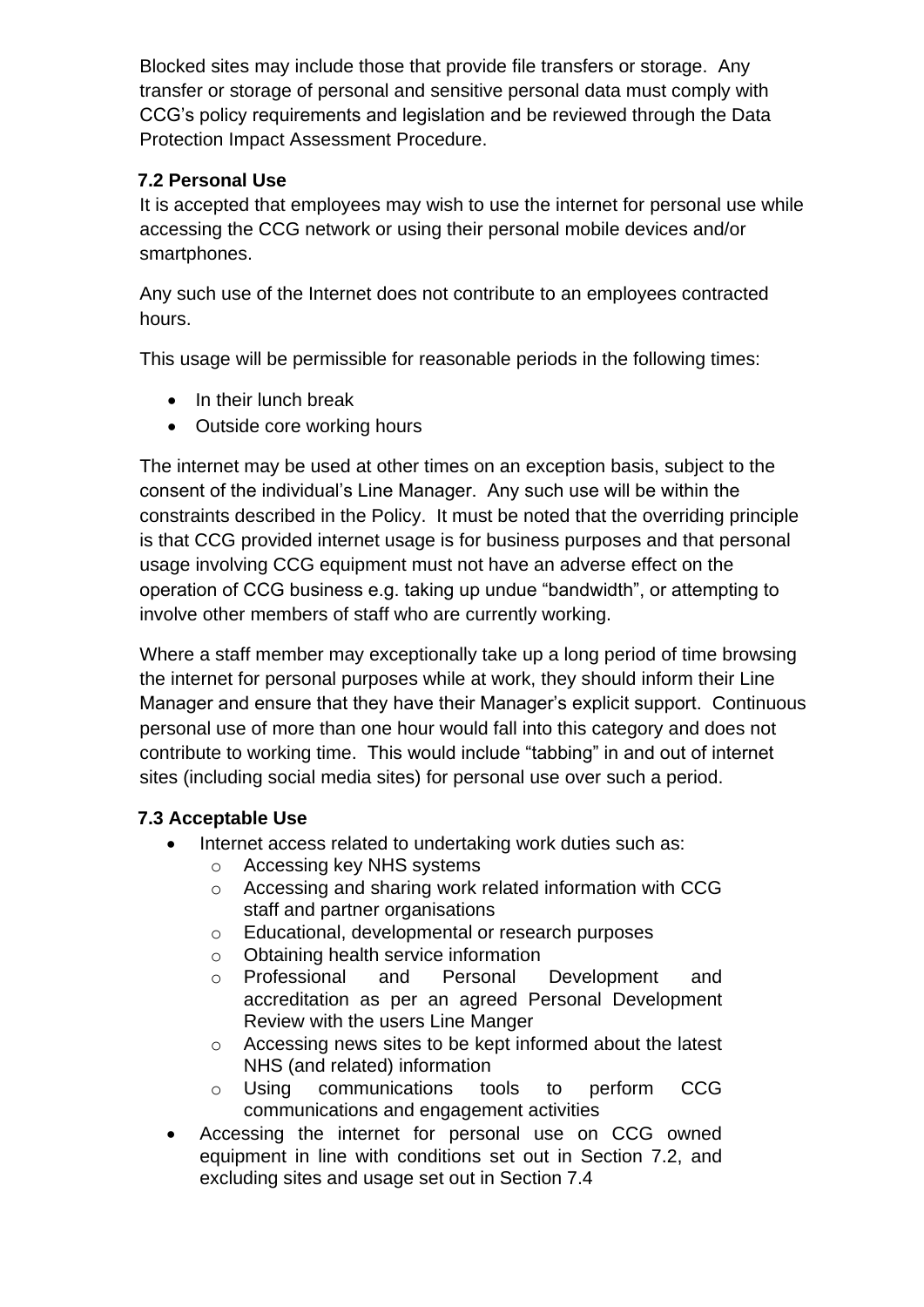- Streaming information for work related purposes
- Downloading and updating software with authorisation from IT services.

#### <span id="page-7-0"></span> **7.4 Unacceptable Use**

- Accessing, creating, downloading or transmitting (other than for properly authorised and lawful research) any obscene or indecent images, data or other material.
- Creating, downloading or transmitting (other than for properly authorised and lawful research) any defamatory, sexist, racist, offensive or otherwise unlawful images, data or other material.
- Accessing, creating, downloading or transmitting material that is designed to annoy, harass, bully, inconvenience or cause needless anxiety to other people.
- Creating, downloading or transmitting data or material that is created for the purpose of corrupting or destroying other user's data or hardware.
- Creating or transmitting junk-mail or spam. This means unsolicited commercial webmail, chain letters or advertisements.
- Using the internet to conduct private or freelance business for the purpose of commercial gain.
- Downloading streaming video or audio for entertainment purposes.
- Creating, downloading or transmitting data or material that infringes or breaches copyright
- Accessing sites that involve:
	- o Gambling
	- o Auctioning/Buying/Selling
	- o Dating
	- o Playing online games
	- o Radicalisation
	- o Grooming
- Arranging independent access to the internet through a Virtual Private Network (VPN)
- Downloading or installing any unauthorised software on CCG equipment without prior authorisation from IT services
- The downloading and use of any unlicensed software (including computer games) and any downloading of data/programs for purposes not consistent with service use. This also applies to any software brought in from home.
- Deliberate activities with any of the following characteristics:
	- o Wasting staff effort
	- o Unduly using up network resources
	- o Violating the privacy of other users
	- o Disrupting the work of other users
- Using unauthorised file sharing sites to transfer or hold CCG personal or confidential information (see Section 7.1)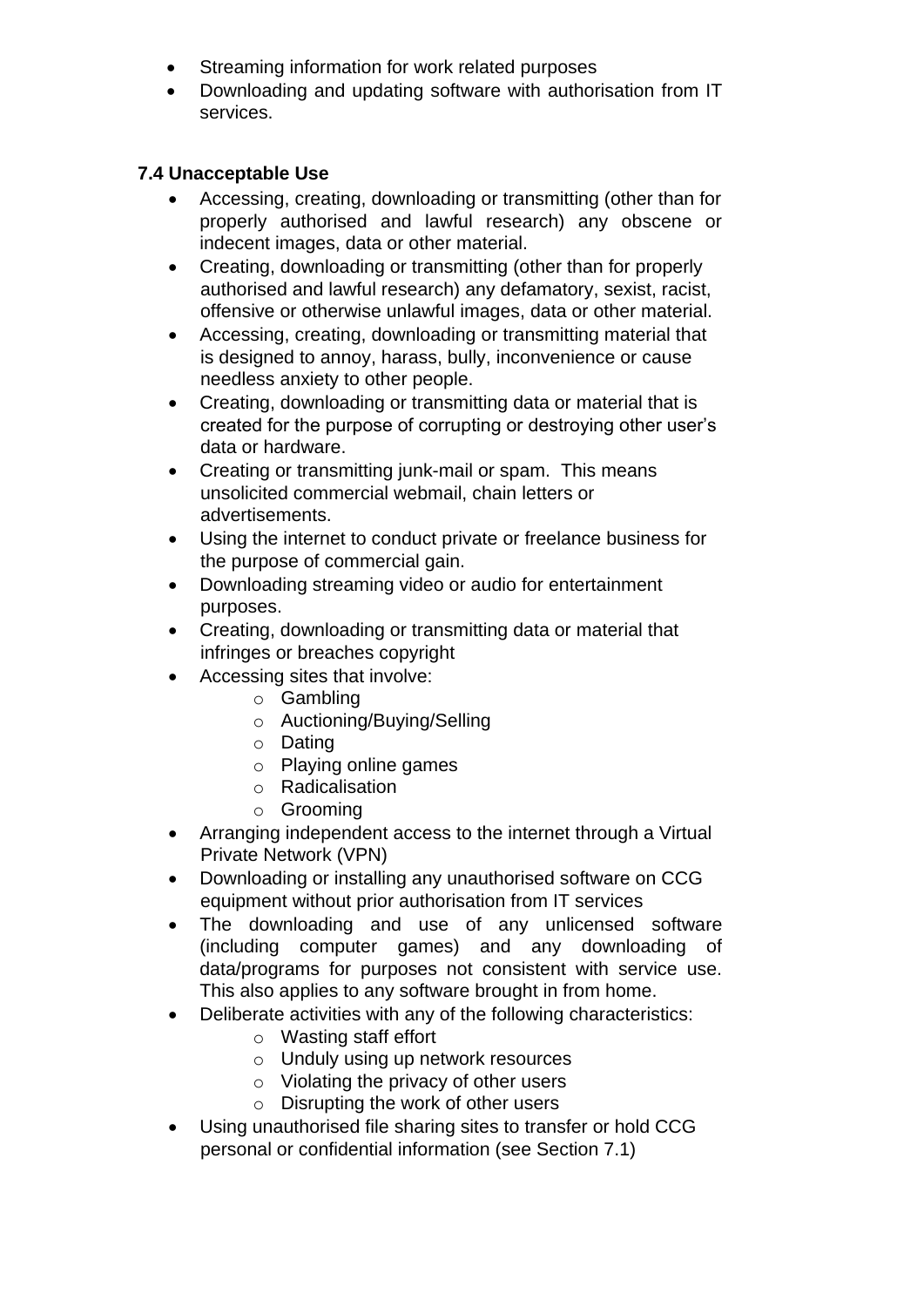#### <span id="page-8-0"></span>**7.5 Monitoring of Internet Use**

Staff need to be aware that Internet traffic on CCG provided Internet facilities is logged automatically, this includes each site a user visits, with the time visited and pages viewed. These logs may be audited and, where any inappropriate usage/patterns are identified, disciplinary action could be taken and referral to the relevant regulatory body as well as the potential for criminal investigation/prosecution (see Section 11: Related Law).

If you unintentionally access, download or transmit any information of images that are in breach of this policy then please report this to your Line Manager, the IT Service Desk and report it on Datix (Incident Management System). This is to ensure that it does not result in disciplinary procedure where the breach of policy was accidental / unintended.

#### **Data Protection Statement**

Information recorded as part of this automated monitoring process includes user identification, domain names of websites visited, duration of visits and non-business files downloaded from the internet. Staff should be aware that this monitoring may reveal sensitive data about them, for example, visits to websites which details the activities of a particular political party or religious group might indicate the political opinion or religious belief of that staff member, or self-help or health advice sites might identify a physical or mental health condition.

#### <span id="page-8-2"></span><span id="page-8-1"></span>**8. Social Media**

#### **8.1 Social Media for Work Purposes**

The term Social Media encompasses a variety of internet platforms (this includes, but is not limited to, Twitter, Facebook, YouTube, Blogs, consumer review sites, comments sections on media sites and forums) which allow individuals and organisations to publish, and share information and comments online. It enables individuals to become part of different networks of people with similar or opposing interests for example political views and debates. For some platforms this is done so without the influence of an organisation, "state" or editor – in other words you can self publish directly without the need for someone to approve or moderate content.

The CCG recognises that social media is a platform which will allow it to interact with stakeholders in order to enhance its profile, provide information about the role and aims of the organisation, make professional and developmental contracts and to gauge and understand the views of stakeholders such as patients.

There are risks, however, associated with the use social media. Where staff use social media sites for work purposes (or in personal use where that may have an impact on the CCG) they must do so in compliance with related law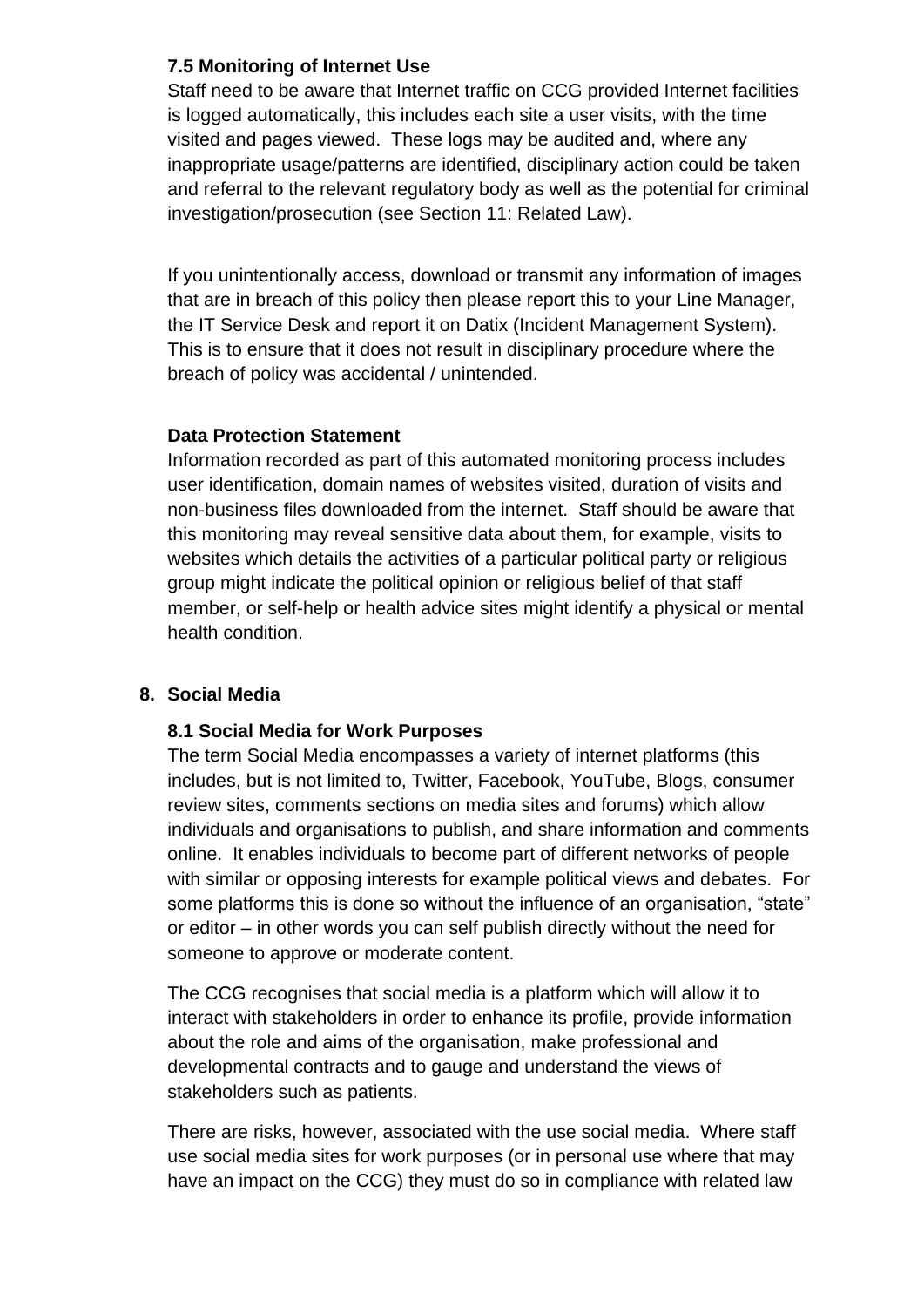e.g. ensure CCG held personal and confidential information is secure, that copyright is not infringed and defamation of character does not occur. This also applies to any individual working on behalf of the CCG such as volunteers.

Furthermore we have a duty to protect the most vulnerable people in our communities; this policy reflects specific advice around safeguarding of adults and children.

When participating in social media networks for work purposes:

- Staff must be clear that they are representing the CCG as should any volunteers when carrying out any duties on behalf of the organisation
- Staff can provide their name and role at the CCG, but should not provide personal details about themselves such as date of birth, home address etc.
- Staff should only cover areas in which they are expert or where they can signpost to trusted information sites such as the NHS website [www.nhs.uk](http://www.nhs.uk/)
- When intending to publish official CCG content staff need to ensure that there is authorisation to do so (the same as when information is posted on the CCG website)
- When commenting or posting any content, staff need to adhere to all policies relating to expected conduct and behaviour for an NHS employee or contractor

Where considering participating in or setting up a CCG social media presence:

- Staff must discuss the proposal with their Line Manager and the Communications and Engagement Team in the first instance, to ensure that it is appropriate and in line with the organisation's communication and engagement strategy
- Staff need to have an idea of what they are trying to achieve and how to link this activity to the overall business plan for a programme or business area. This may involve putting forward a Project Initiation Document
- Staff must ensure that they have the explicit approval of the CCG via Line Managers or the Communications and Engagement Team to represent the CCG on the matter. This should include a nominated person who will maintain the account and respond to queries as well as an understanding of what to do if an incident involving any social media content could affect the reputation of the CCG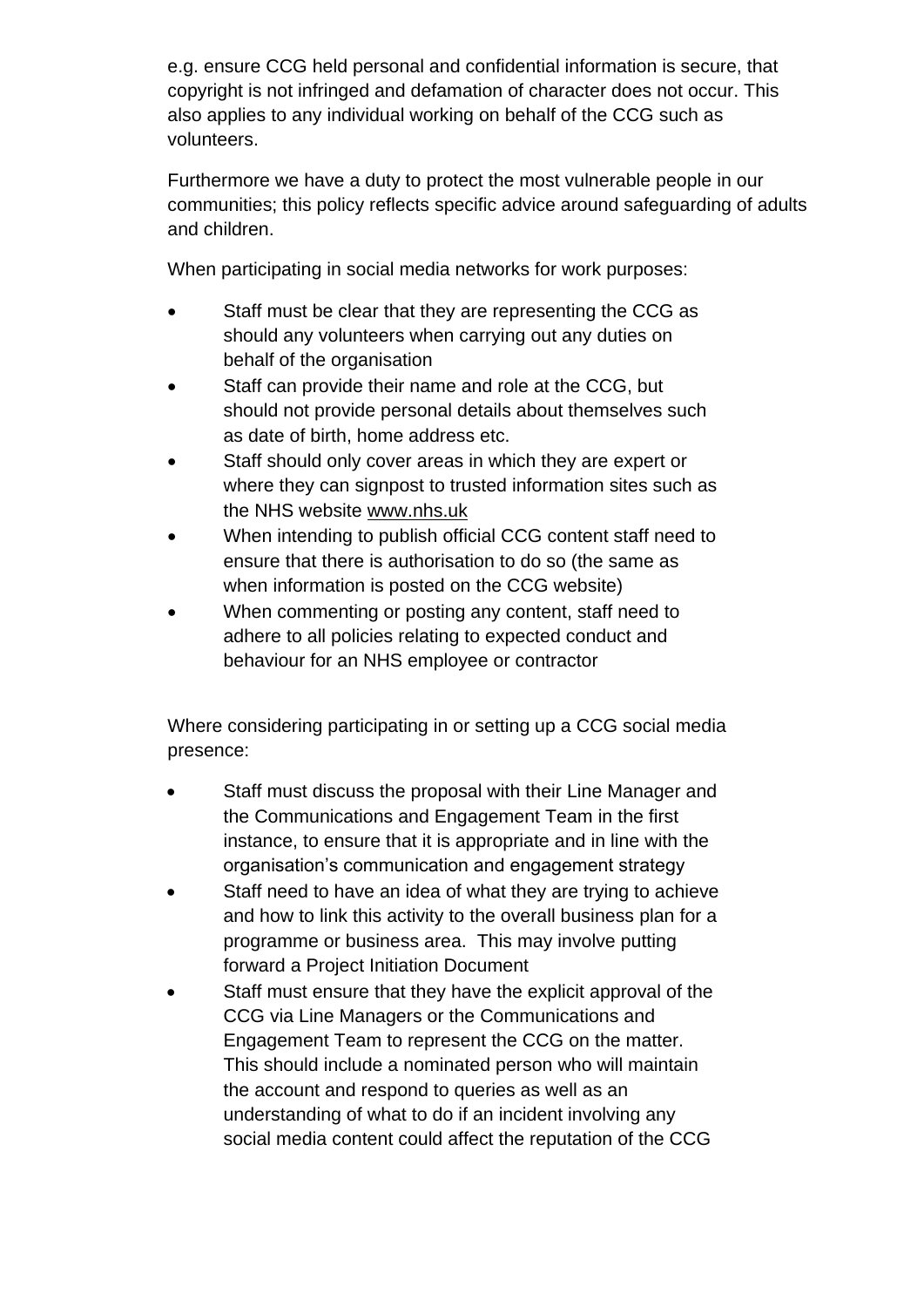and/or wider NHS, could affect patient safety or patient confidence in NHS-funded services.

You will be expected to complete a form, Appendix B, provided by the Communications and Engagement Team that provides this information as well as a single page summary reminding you of your responsibilities when running a team/project social media account(s).

#### <span id="page-10-0"></span>**8.2 Personal Use of Social Media**

The CCG recognises that staff may wish to participate in social media sites out of work time for personal use. However, when someone clearly identifies their association with the CCG and discusses their work or work-related matters, they are expected to behave appropriately, and in ways that are consistent with the CCG's values and policies.

The same conditions for confidentiality and security of information (where it relates to CCG information) will apply for personal use as it does when using the information in a work setting. If an employee makes reference, in a personal capacity, to the CCG or the wider NHS then this must be clearly distinguishable from their professional capacity. This also includes any political debates or political affiliations you may have. Your biography should make it clear that any views you express are your own and not that of the organisation.

The NHS is always high on the political agenda, and whilst we acknowledge that references to political parties and their policies may often be inevitable, any political debate should be avoided.

Any electronic communication which is considered to breach professional conduct may result in the matter being referred under the CCG disciplinary procedure.

When accessing social media for personal use where comments or information relate to the CCG work, the following apply:

- Staff must remember that these sites are a public forum and form part of a network. At no time should staff assume that any entries will remain private.
- Staff are reminded that they are personally responsible for the content published and that these items may remain on these sites for a very long time. They may also be the subject of future media interest and could affect future employment prospects as they could be viewed by future employers. It is worth noting that content on some social media sites can be easily found through using an internet search engine (eg Google), please check the privacy settings of all sites and change them to best suit your needs.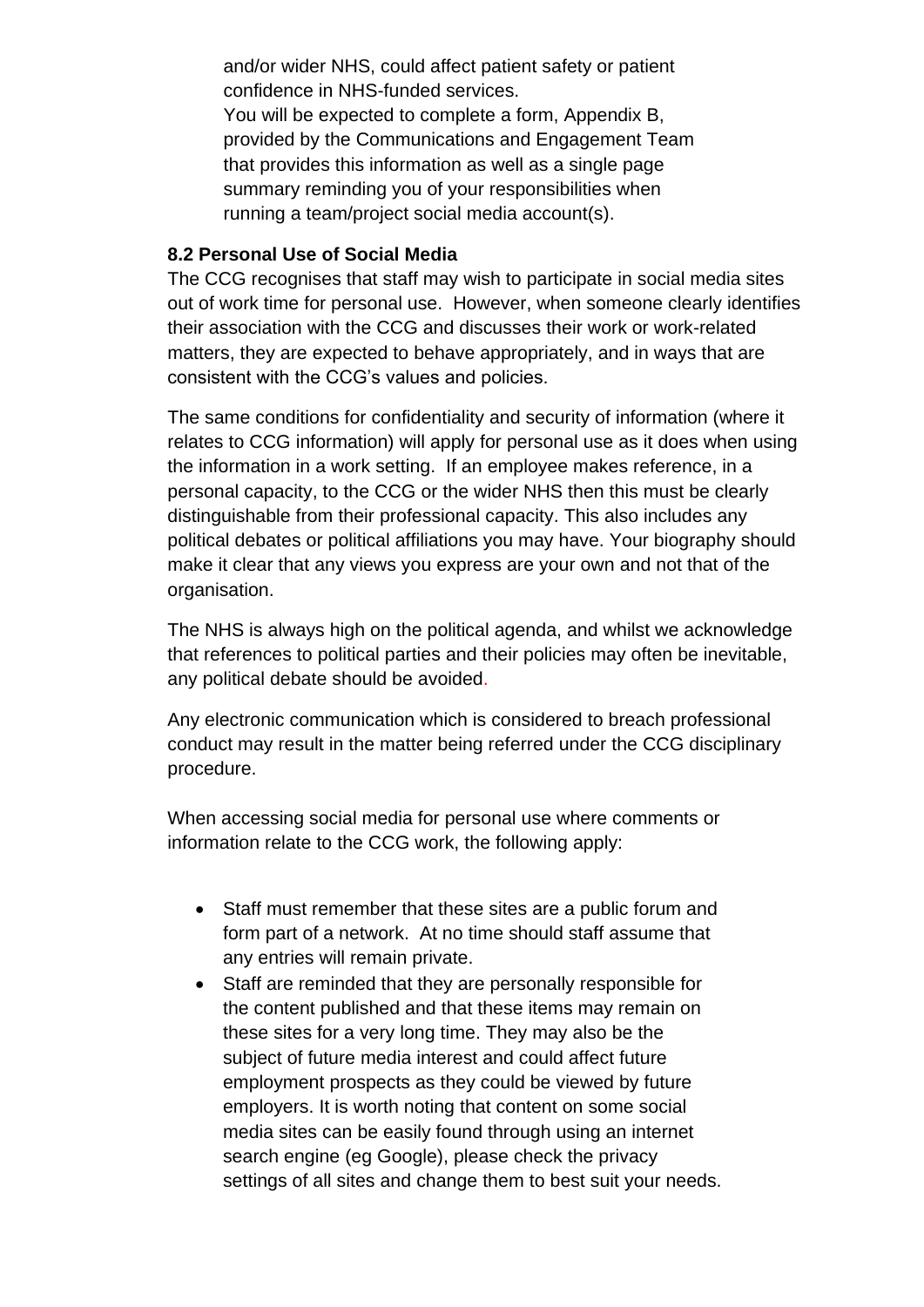- Staff should not post defamatory, derogatory or offensive comments on the internet about colleagues, patients, their work or the CCG.
- Staff must not reveal any confidential or personal information about patients, or staff.
- Where photos of other staff are taken informally at work or outside of the work environment such as social occasions and a staff member is then intending to share on social media, it should be done with consideration taking into account the perceptions of those other staff as to the level of circulation of those photos. Consent must be sought and given prior to capturing any images of employees – any potential sharing or wider use will need to be identified as part of this process. Any content pertaining to another member of staff should be removed if requested to do so.
- Likewise, photographs of staff taken with their consent and for work purposes should only be used for the specific purpose and situation (e.g. for a staff publication), should not be published outside of that agreed area. The artist/publisher should be clearly acknowledged. It is noted, however, that where a document (such as a staff publication) has been published in the public domain already it would be possible to link to the publication – this does not allow for the content to be reused for different purposes.
- Staff should not impersonate another colleague or any other individual or organisation on social networking sites/forums.

#### <span id="page-11-1"></span><span id="page-11-0"></span>**9. Safeguarding**

#### **9.1 Safeguarding Others**

During the course of your work for the CCG you may have cause to engage in online conversations with, and the promotion of, engagement opportunities with children, young people and adults at risk. The use of social media/networking sites introduces a range of potential safeguarding risks to these groups.

Most children, young people and adults use the internet positively, but sometimes they and others may behave in ways that pose a risk. Potential risks can include, but are not limited to:

- Online bullying
- Grooming, exploitation or stalking
- Exposure to inappropriate material or hateful language
- The vulnerable person giving away personal details, which can be used to locate them, harass them or steal their identity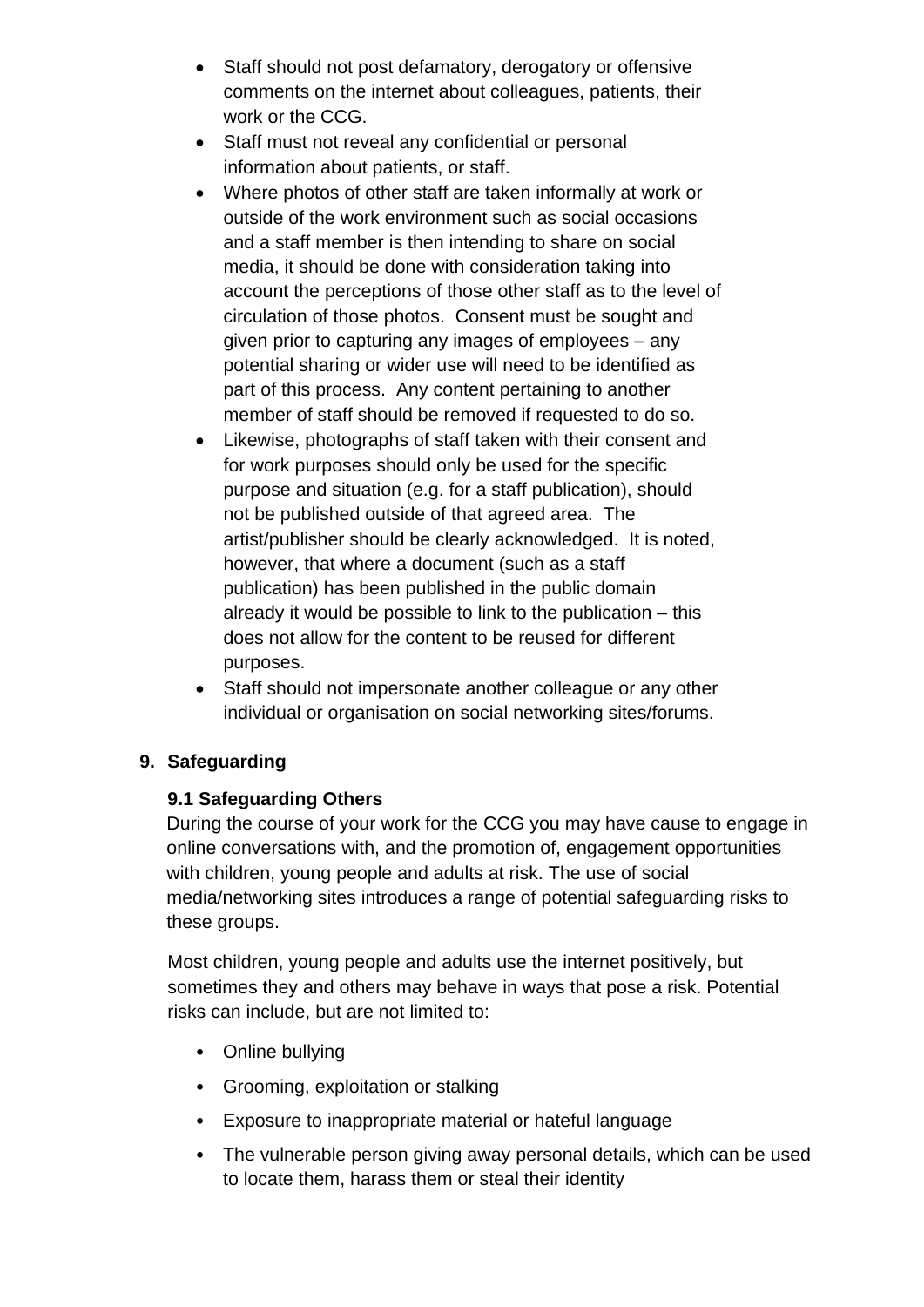- Coercion into illegal activity, such as distributing illegal content or hate crime
- Indoctrination into ideations and encouraged into terrorist activities
- Encouraging violent behaviour, self-harm or risk taking
- People's wellbeing not being promoted, as their views, wishes, feelings and beliefs are not taken into account.

In order to mitigate these risks there are steps you can take to promote safety online:

- Don't target/or engage with children who are likely to be under the minimum requirement age for the social networking service that you are promoting. This is usually 13 years, but can vary by platform so check the terms and conditions of each platform.
- Don't accept 'friend' or connection requests from anyone you suspect to be underage and/or someone you are, or have been working with in a professional capacity. If you feel it is appropriate to do so, you can choose to block any individual or organisation from connecting with you.
- Avoid collecting, and don't ask users to divulge any personal details, including: home and email addresses, school information, home or mobile numbers.
- You should not use any information in an attempt to locate and or meet a child, young person or vulnerable adult that is not directly to do with work.
- The Sexual Offences Act (2003) combat increasing sexual approaches to access children and young people on-line. The Act 2003 created an offence of meeting a child following sexual grooming. This makes it a crime to befriend a child on the Internet or by other social media means and to arrange to meet or intend to meet the child or young person with the intention of abusing them.
- Be careful how you use images of children, young people or adults photographs and videos can be used to identify them to people who wish to groom them for abuse.
	- consider using models, stock photography or illustrations
	- if a child, young person or adult at risk is named, do not use their image
	- if an image is used, do not name the child, young person or adult at risk
	- where necessary obtain parents'/carers/guardians or Lasting Power of Attorney's written consent to film, or use photographs on web sites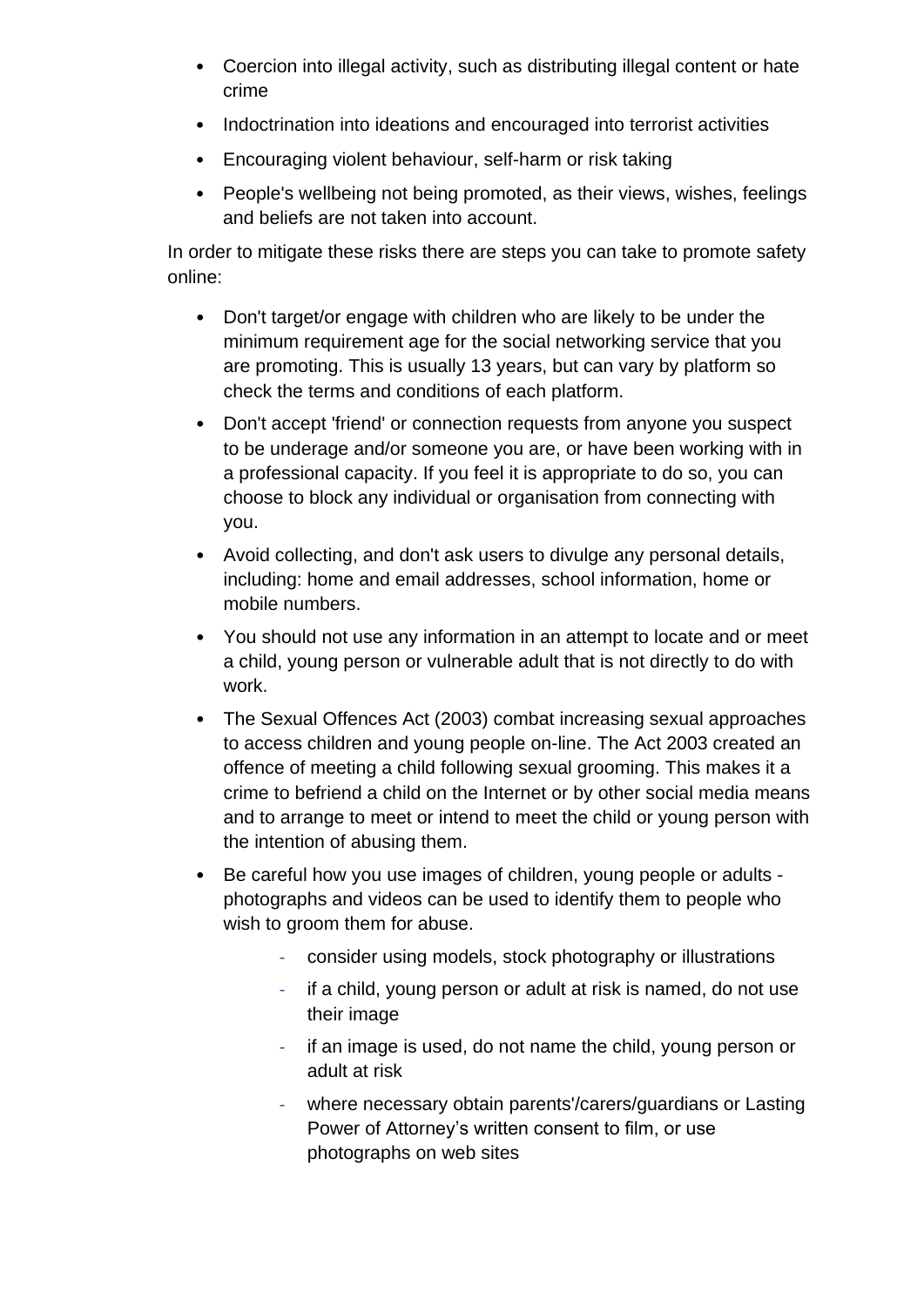- Ensure that any messages, photos, videos or information comply with existing policies and that you have completed a photo consent form. Please speak to the communications and engagement team for further advice and to access the consent form.
- Promote safe and responsible use of social media/networking to your audience online and consider providing links to safety and support organisations on your profile. Remind people to protect their privacy.
- Data Protection considerations when you are collecting personal information about all users, you should always follow the requirements set out in the Data Protection Act 1998. You should not use social media to collect personal data and this should be done via alternative means, e.g. by signposting to a form on your website.

#### <span id="page-13-0"></span>**9.2 Safeguarding Yourself**

If you are using corporate or personal social media/networking accounts for work related activity, you should also:

- Ensure that your privacy settings are set up so that personal information you many not want to share is not available to members of the public.
- Have a neutral picture of yourself as your profile image.
- Do not use your work contact details (email or telephone) as part of your personal profile or personal contact details as part of a profile you use for work.
- Keep yourself safe; if you are not sure then do not proceed without advice and support.
- Do not engage in intimate or sexual conversations.
- Ensure any personal pictures you upload are not intimate, compromising or sexually explicit.
- Should any employee encounter a situation whilst using social media that threatens to become antagonistic they should politely disengage and seek advice from the Communications and Engagement Team and/or their line manager.

With regard to personal safeguarding, you should report any harassment or abuse you receive online whilst using corporate or personal accounts for NHS Leeds CCG related business, to the Communications and Engagement Team in the first instance. They will advise you what further action should be taken. Keep yourself and others safe. Do not place yourself at risk and engage in risk taking behaviour on social media platforms. If you feel you have been the victim of malicious or criminal activity you should report this to the police as well as alerting the social media site(s) where this activity has taken place.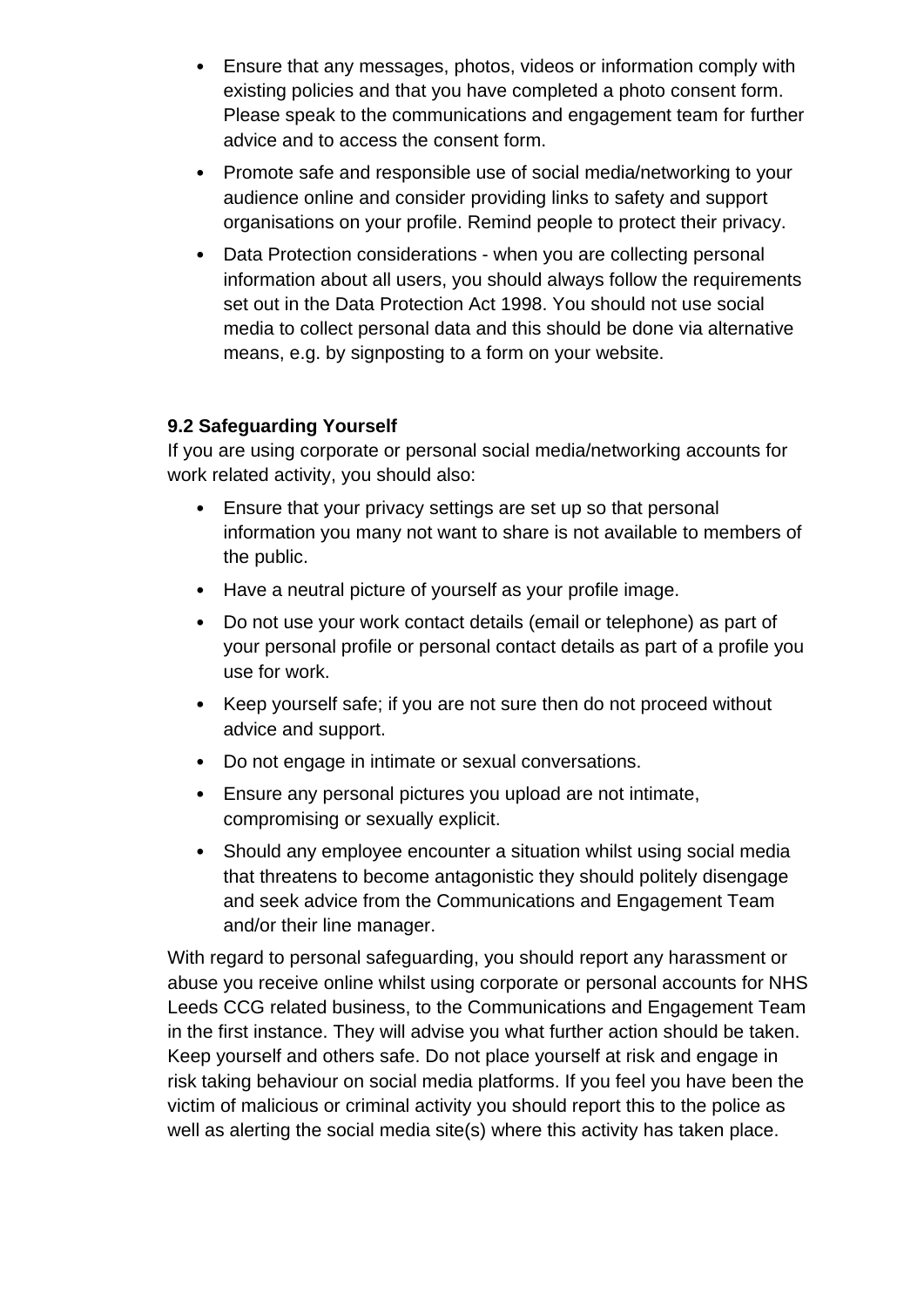#### <span id="page-14-0"></span>**9.3 Reporting Safeguarding Concerns**

Any content or online activity which raises a safeguarding concern must be discussed with the CCG safeguarding team on 0113 843 1713 and your line manager in the first instance.

Where a child, young person or adult is identified to be in immediate danger, dial 999 for police assistance.

Any online concerns should be reported as soon identified as law enforcement and child/adult safeguarding agencies may need to take urgent steps to support the person.

Contact numbers for Children's Social Work Services and Adult Social Care can be found on the Safeguarding page of the NHS Leeds CCG extranet <https://extranet.leedsccg.nhs.uk/corporate-information/safeguarding/>

As a minimum you should ensure you have completed your level 1 combined safeguarding children and adult training and you are aware of your role and responsibilities to safeguarding children, young people and adults as outlined in the NHS Leeds CCG Safeguarding Policy.

If you have concerns about a breach in the terms of service for a particular platform, e.g. participation of underage children, nudity in images, use of unsuitable language, grooming, stalking or ideation that could lead to terrorist activities etc. you should report this to the service provider. You should also report this activity to your line manager and the NHS Leeds CCG communications Team as consideration may need to be taken regarding continued use of that platform.

If you are concerned that any criminal activity is taking place or that there's any extremist content that could influence behaviour that could threaten the health and wellbeing of an individual or the wider community you should report this to the police.

#### <span id="page-14-1"></span>**10.Risk and Privacy risk Assessment**

When considering a new project involving: web access, establishing a social media presence or participating in new social media networks the use of this media should be risk assessed. Employees must address any privacy concerns of implementing new processes with the assistance of the Information Governance team and a Data Protection Impact Assessment (DPIA) must be undertaken.

# A DPIA will:

- Identify privacy risks to individuals
- Protect the CCG's reputation
- Ensure person-identifiable data is being processed safely
- Document risks and risk mitigations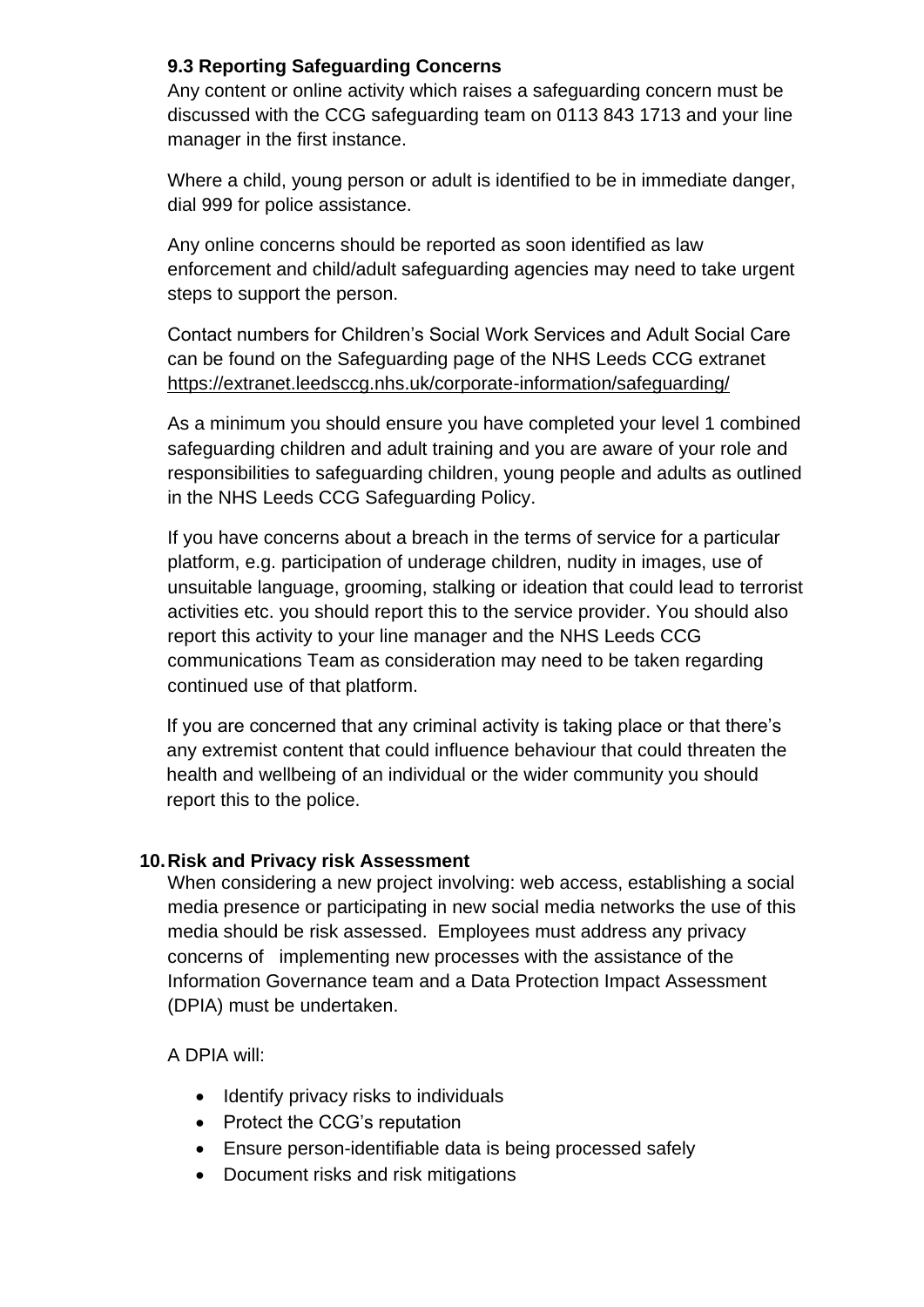#### <span id="page-15-0"></span>**11.Incident Reporting**

All actual, potential or suspected incidents involving use of the internet or social media need to be reported in line with the CCG's Incident Reporting Policy.

#### <span id="page-15-1"></span>**12.Related Law**

Some of the key legislation and common law is set out below and how it may affect use of information the internet and social media. Employees need to be aware of legal requirements for both work and personal use (where it may have an impact on the CCG)

#### **General Data Protection Regulation and Data Protection Act 2018**

Sets out the conditions for the processing of personal information by organisations and individuals. Employees need to be aware that any use of personal information stemming from work related business can only be used where conditions of the Regulation / Act can be met.

#### **Common Law Duty of Confidentiality**

This duty is derived from case law and a series of court judgements based on the key principle that information given or obtained in confidence should not be used or disclosed further except in certain circumstances:

- Where the individual to whom the information relates has consented.
- Where disclosure is in the public interest.
- Where there is a legal duty to do so, for example, a court order.

Confidential information could relate to personal information of an individual or information contained in a business document e.g. contract.

#### **Freedom of Information Act 2000**

Allows the right of access to anyone to recorded information held by a public authority (such as a CCG) via a request for specific information or through accessing information via the public authority's publication scheme. Release of information is subjects to exemptions and conditions of the Act.

All staff, however, should consider all information which they come into contact with through the course of their work as confidential and its usage and any disclosure would be in line with agreed duties and for authorised work purposes. This would be the case regardless of whether the information may be made available through the Freedom of Information Act. For release of CCG held information, the CCG already has in place the processes for making information available through the request procedure or has made certain information publicly accessible through the CCG Publication Scheme.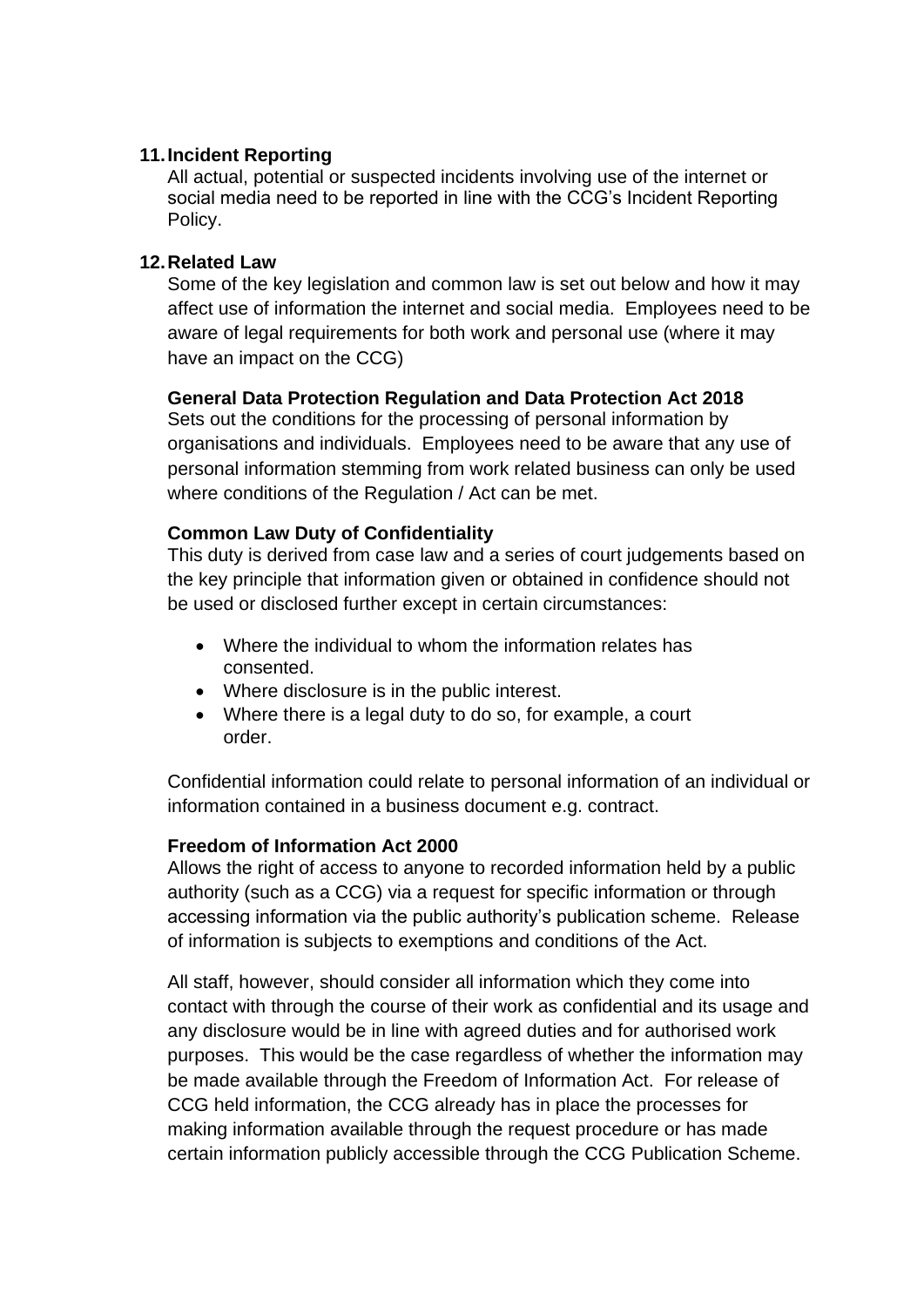It should be noted, however, that where a document has been published in the public domain already it would be possible to link to the publication.

#### **The Public Interest Disclosure Act 1998**

This Act allows employees to voice authentic concerns about misconduct and malpractice without receiving penalties such as dismissal, victimisation, or denial of promotion, facilities or training opportunities.

#### **Human Rights Act 1998**

Article 8 of the Act provides a right of privacy for individuals. In complying with the Act, public authorities (to which the Act applies) such as the CCG need to ensure that personal and confidential information is not disclosed into the public domain (unless a legal justification exists to do so).

#### **Computer Misuse Act 1990**

Under this Act it is an offence to have unauthorised access to computer material or to undertake unauthorised modification of programs or data on a computer.

#### **Copyright, Designs and Patient's Act 1998 (as amended by the Copyright Computer Programs Regulations 1992)**

No member of staff shall infringe copyright in copyright works stored on internet sites. Staff should not that downloading copyright text or images from an internet site without permission may constitute infringement of copyright even if it is not the intention to republish such works. Staff must always check copyright notices on websites.

#### <span id="page-16-0"></span>**13.Training**

There are information governance implications involved in the use of internet and social media especially in terms of the confidentiality and security and legal use of information, therefore, it is important that staff understand their information governance responsibilities. All staff will receive information governance training via the CCG's Statutory and Mandatory Training Programme. Managers must actively ensure that all staff undertake and successfully complete the mandatory information governance training.

#### <span id="page-16-1"></span>**14.Implementation and Dissemination**

Following ratification by the Audit Committee this policy will be disseminated to staff via the staff e-bulletin and communication through in-house staff briefings.

This policy will be reviewed every two years or in line with changes to relevant legislation or national guidance.

# <span id="page-16-2"></span>**15.Monitoring Compliance and Effectiveness of this Policy**

An assessment of compliance with requirements, within the Data Security and Protection Toolkit (DSPT), will be undertaken each year. The DSPT includes requirements relating to confidentiality, data protection, security of and access to information. Incidents are reported and all serious information governance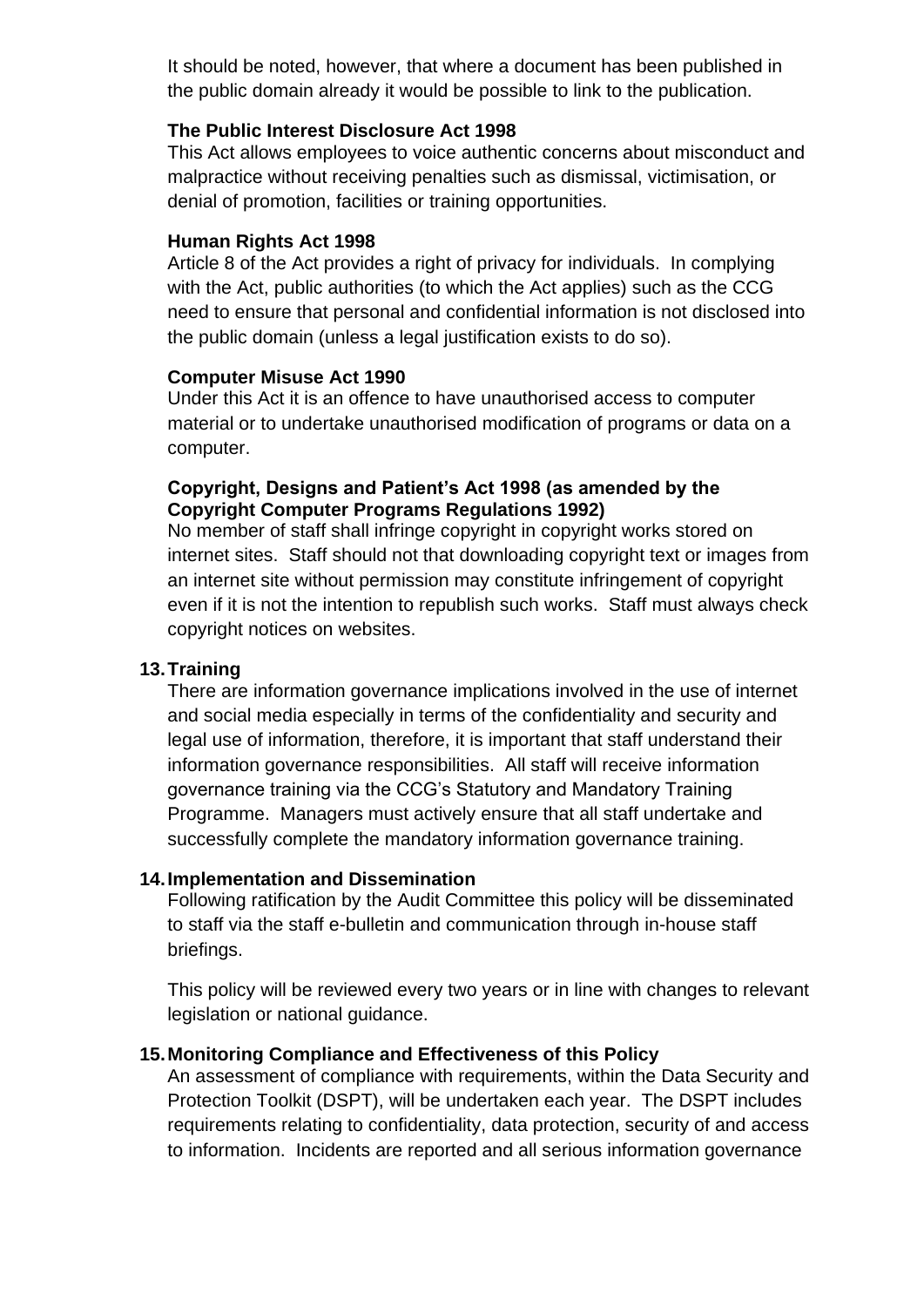issues must be reported by the SIRO at Governing Body level and in annual reports.

Any suspicion of fraud or bribery should be reported at the earliest available opportunity through the Report NHS Fraud website or telephoning 08000 28 40 60

#### <span id="page-17-0"></span>**16.Advice**

Advice and guidance on any matters stemming from the policy can be obtained by contacting your Line Manager or through the IG team.

#### <span id="page-17-1"></span>**17.Associated Documents**

This policy should be read in conjunction with the core Information Governance Policies, in particular the Confidentiality and Data Protection Policy, and Information Security Policy which set out the rules for security and confidentiality of information:

- Information Governance Policy and Management Framework
- Confidentiality and Data Protection Policy
- Freedom of information Act and Environmental Information Regulations Policy
- Information Security Policy
- Network Security Policy
- Records Management and Information Lifecycle Policy

Other Related Documents:

- Incident Reporting Policy
- Risk Management Policy
- Email Policy
- Disciplinary Policy
- Anti-Fraud Policy
- Anti-Bribery Policy
- Whistle Blowing Policy
- Communications Strategy
- Starters, Movers and Leavers Guidance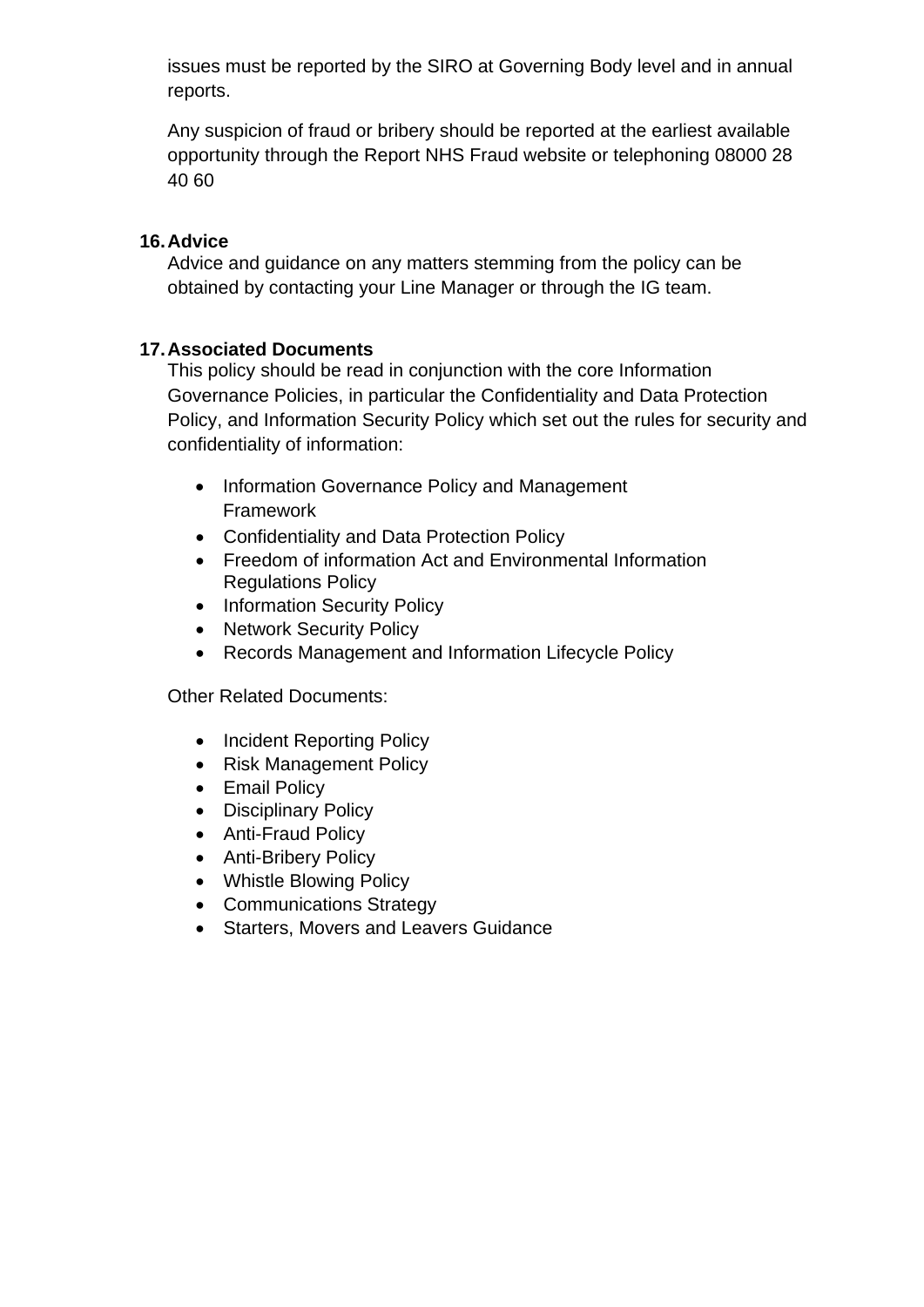# <span id="page-18-1"></span><span id="page-18-0"></span>**18.Appendices**

# **Appendix A Policy Consultation Process**:

| Title of document                                        | Social Media<br>Policy                                                                           |
|----------------------------------------------------------|--------------------------------------------------------------------------------------------------|
| Author                                                   | Shak Rafiq,<br>Communications<br>Manager, Karen<br>Rowe,<br>Information<br>Governance<br>Manager |
| New / Revised document                                   | Revised                                                                                          |
| Lists of persons involved in developing the<br>policy    | Shak Rafiq<br><b>Karen Rowe</b><br>lan Corbishely                                                |
| List of persons involved in the consultation<br>process: | IG/BI/IT<br>Committee                                                                            |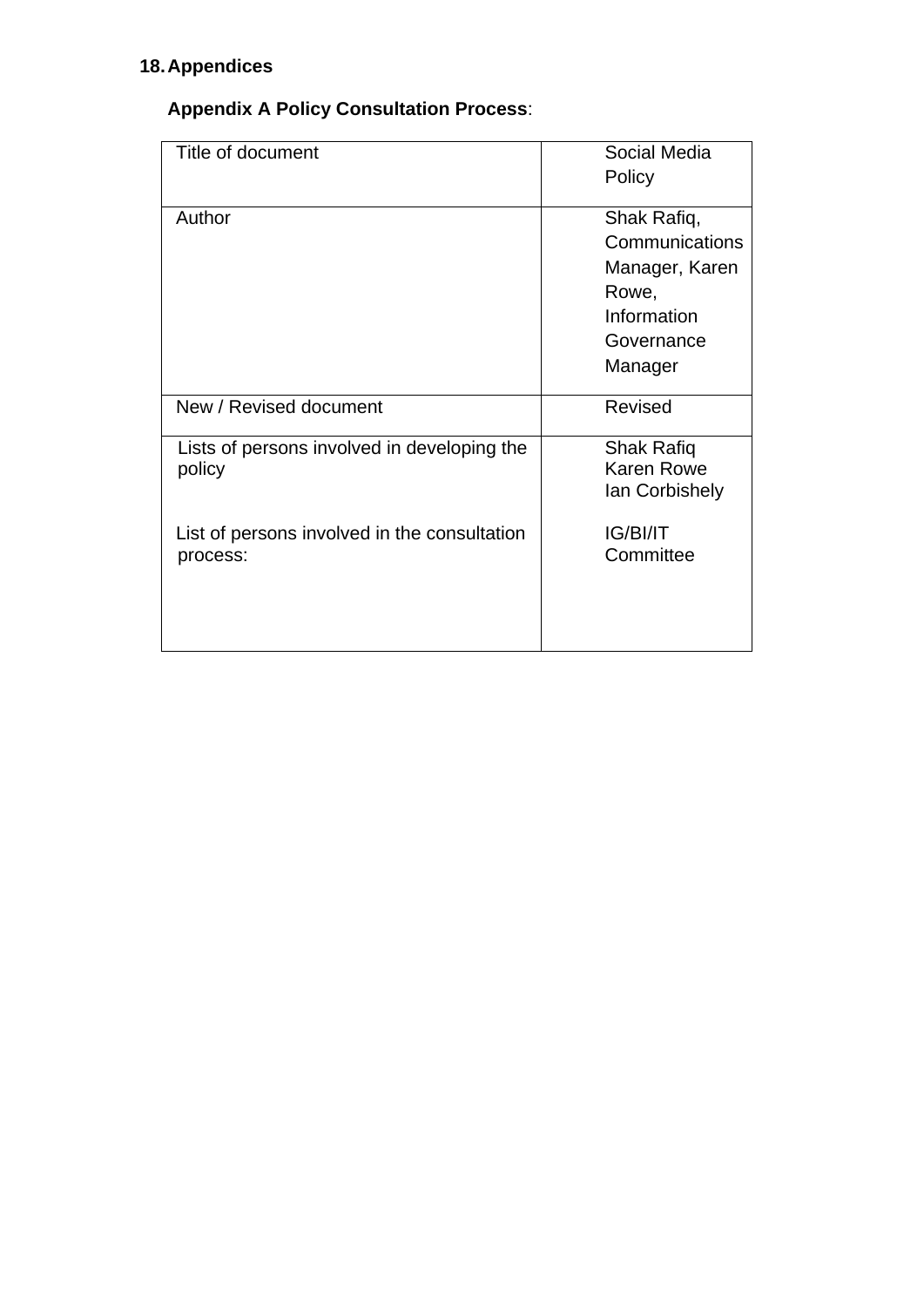#### <span id="page-19-0"></span>**Before completing this form please have an initial chat with the communications and engagement team**

Please complete this form and return it to **Leedsccg.comms@nhs.net** so that your request for a social media account can be processed. It will help you consider how you ensure any social media account is regularly managed, updated and adheres to best practice guidance.

| Section one: applicant's details                                    |                                                                |  |  |
|---------------------------------------------------------------------|----------------------------------------------------------------|--|--|
|                                                                     | Please complete once you have read and agree to acceptable use |  |  |
| guidance (page 2)                                                   |                                                                |  |  |
| Name and                                                            |                                                                |  |  |
| job title:                                                          |                                                                |  |  |
| Department                                                          |                                                                |  |  |
| / service:                                                          |                                                                |  |  |
| Email                                                               | Telephone                                                      |  |  |
| address                                                             | number                                                         |  |  |
| Signature                                                           | Date                                                           |  |  |
|                                                                     |                                                                |  |  |
| Section two: authorisation details (line manager / head of service) |                                                                |  |  |
| Name and                                                            |                                                                |  |  |
| job title                                                           |                                                                |  |  |
| Telephone                                                           | Date                                                           |  |  |
| number                                                              |                                                                |  |  |
| Section three: reasons for application                              |                                                                |  |  |
|                                                                     |                                                                |  |  |
| Proposed                                                            |                                                                |  |  |
| topic/                                                              |                                                                |  |  |
| subject area                                                        |                                                                |  |  |
| Please tell                                                         |                                                                |  |  |
| us why you                                                          |                                                                |  |  |
| want to use                                                         |                                                                |  |  |
| social media                                                        |                                                                |  |  |
| (please use                                                         |                                                                |  |  |
| a separate                                                          |                                                                |  |  |
| sheet if                                                            |                                                                |  |  |
| needed)<br>Which social                                             |                                                                |  |  |
| media sites                                                         |                                                                |  |  |
| do you wish                                                         |                                                                |  |  |
| to use and                                                          |                                                                |  |  |
| why (please                                                         |                                                                |  |  |
| specify eg                                                          |                                                                |  |  |
| Twitter,                                                            |                                                                |  |  |
| Facebook,                                                           |                                                                |  |  |
| Snapchat,                                                           |                                                                |  |  |
| Instagram                                                           |                                                                |  |  |
| $etc$ )?                                                            |                                                                |  |  |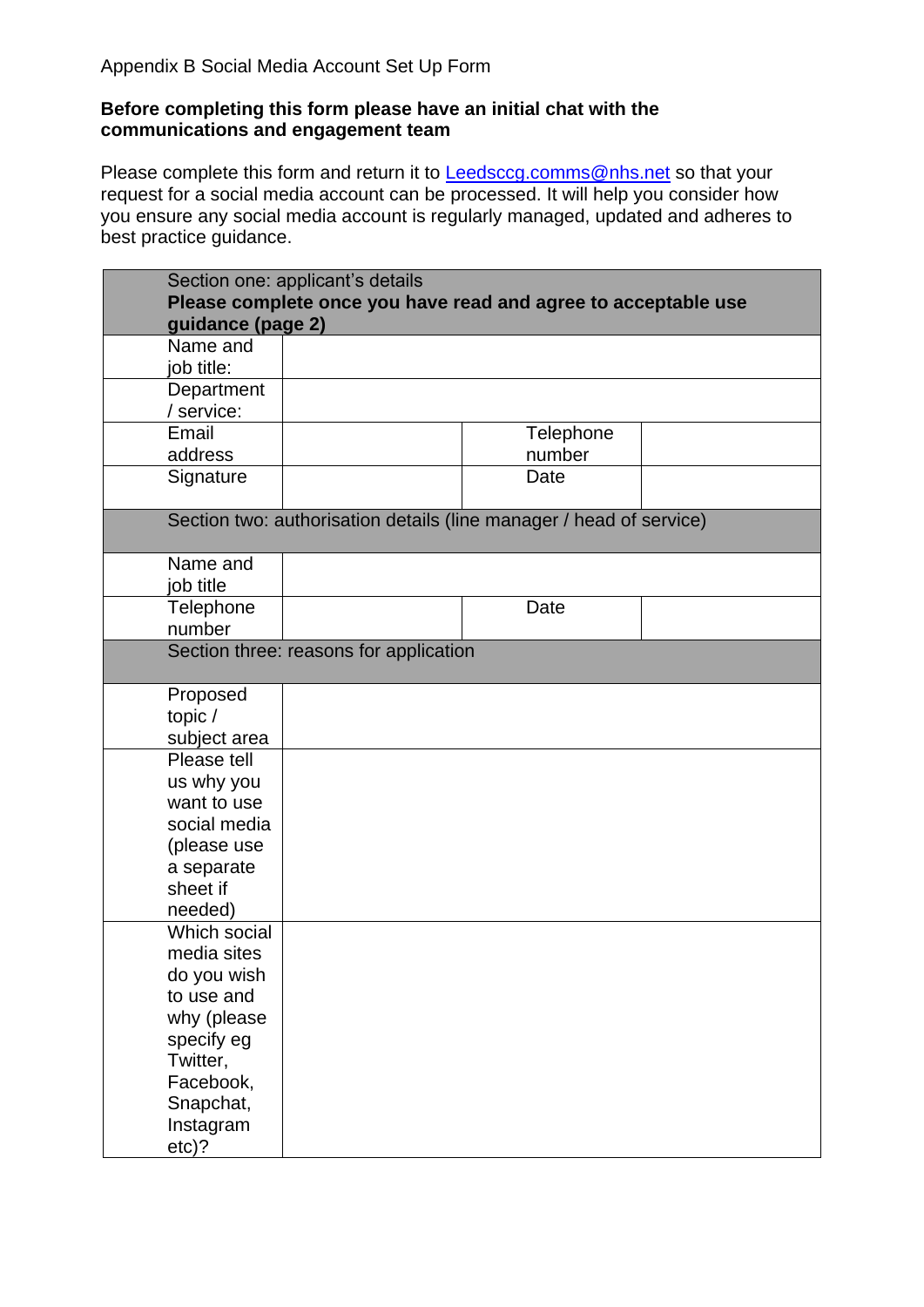| Who will<br>have access<br>to the<br>account(s)?                                           |                     |                                                           |  |
|--------------------------------------------------------------------------------------------|---------------------|-----------------------------------------------------------|--|
|                                                                                            |                     | To be completed by the communications and engagement team |  |
| Decision of<br>authorising<br>officer                                                      | Approve /<br>Reject | Reason                                                    |  |
| Signed                                                                                     |                     | Date                                                      |  |
| Next steps (eg discuss set up of<br>new account, reason for decision,<br>any training etc) |                     |                                                           |  |

#### **Acceptable use guidance**

At NHS Leeds CCG, we want to develop a forward-thinking approach to social media and welcome people wanting to set up professional accounts that help explain our work to our peers or to the wider public.

We want to support you as you look to set up a social media account(s) and this does mean having to have some guidance in place to help you.

#### **Before you set up any professional social media account(s) you need to read and agree to the below**

- Keep out of it. You should not get involved in any debates online especially as there are many trolls looking for an opportunity to provoke a reaction. If you're concerned by anyone's comments or posts please speak to the communications and engagement team
- Keep schtum. Respect patient and staff confidentiality. Clearly, you mustn't reveal or share any confidential information about patients or staff.
- Keep it clean. No insults, obscenities or other behaviour that wouldn't be acceptable in the office. And don't share anything that might offend, so think before you say anything about religion, politics or other potentially controversial subjects.
- Keep it legal. Respect copyright, fair use, data protection, defamation, libel and financial disclosure laws.
- Keep it professional. Social media should not be used to provide specific individualised health advice, people should be encouraged to see a healthcare professional. Providing generic advice on health is fine eg how to stop smoking, using inhalers correctly or signposting to local service – where possible link to information provided on the NHS website [www.nhs.uk](http://www.nhs.uk/)
- Keep it professional part two. We won't say any more than you're setting up a professional account to talk about professional issues or provide engaging content for your audience. Private messaging is a no no unless there's a valid business reason for doing so. For anything of a more personal nature there's other apps out there…
- Keep sober. Yes it happens, people use professional accounts whilst under the influence. So if you're planning a night out, the safest thing you can do is sign out of your accounts.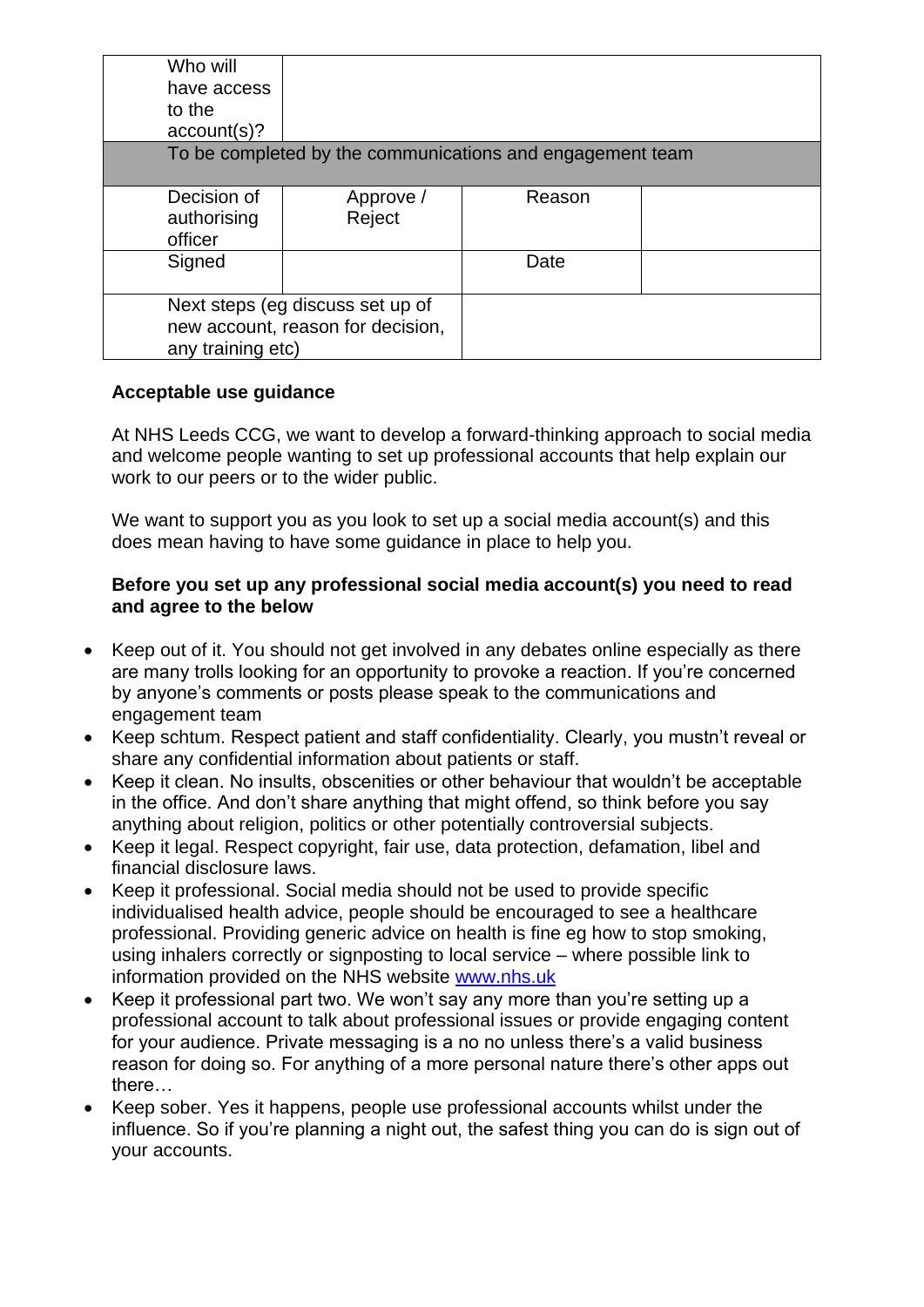- Keep up to date. If a major news story is breaking and you're about to post a message that could be taken the wrong way, it'll be better to leave it.
- Keep it real. Fake news is a major issue, just like avoiding trolls you need to ensure you only post verified content and do not respond to anything you're unsure of as it provides credibility to anyone posting fake news. If in doubt please speak to someone in the communications and engagement team.
- Keep it secure. Trust is great but you shouldn't share your login details/passwords with anyone except those authorised to access your account.
- Keep active. It's important that once you set up any account(s) that you keep active on social media. We may ask you to take down an account if it's not regularly managed and maintained.

#### **Golden rule. If you're not prepared to say it in a room full of people, don't share it on social media**

This is also a good time to remind you that you need to consider the above when posting content from your personal account too.

#### **Agreeing to acceptable use guidance**

Before we consider your application, we need to ensure that everyone agrees to the acceptable use guidance.

#### **Line manager or head of service**

I agree to authorise this application on behalf of those named on this form and understand that I could be asked to take any action if the social media accounts fail to meet the guidance above or activity takes place contrary to any other CCG policies.

| Name      | Job title |  |
|-----------|-----------|--|
| Signature | Date      |  |

#### **All staff named on this form responsible for managing social media account(s)**

I have read and understood the guidance on this form. I also understand that any use of social media is in line with any existing polices such as, but not limited to, information governance policy and management framework and social media and internet policy. I also understand that the communications and engagement team reserve the right to ask us to suspend or delete any account(s) for the reasons specified above as well as during any extraordinary events.

| Name      | Job title |  |
|-----------|-----------|--|
| Signature | Date      |  |

| Name      | Job title |  |
|-----------|-----------|--|
| Signature | Date      |  |